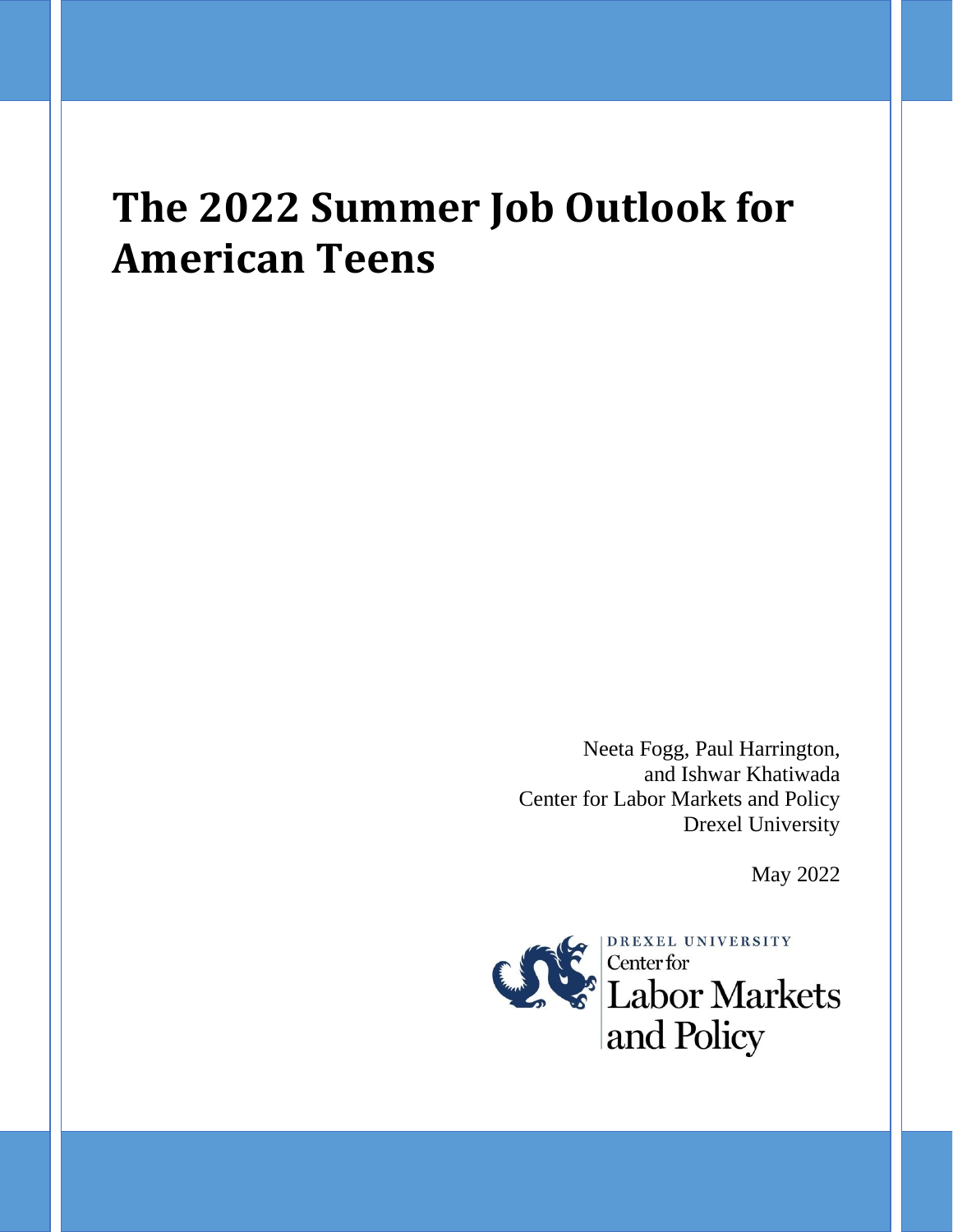# **Contents**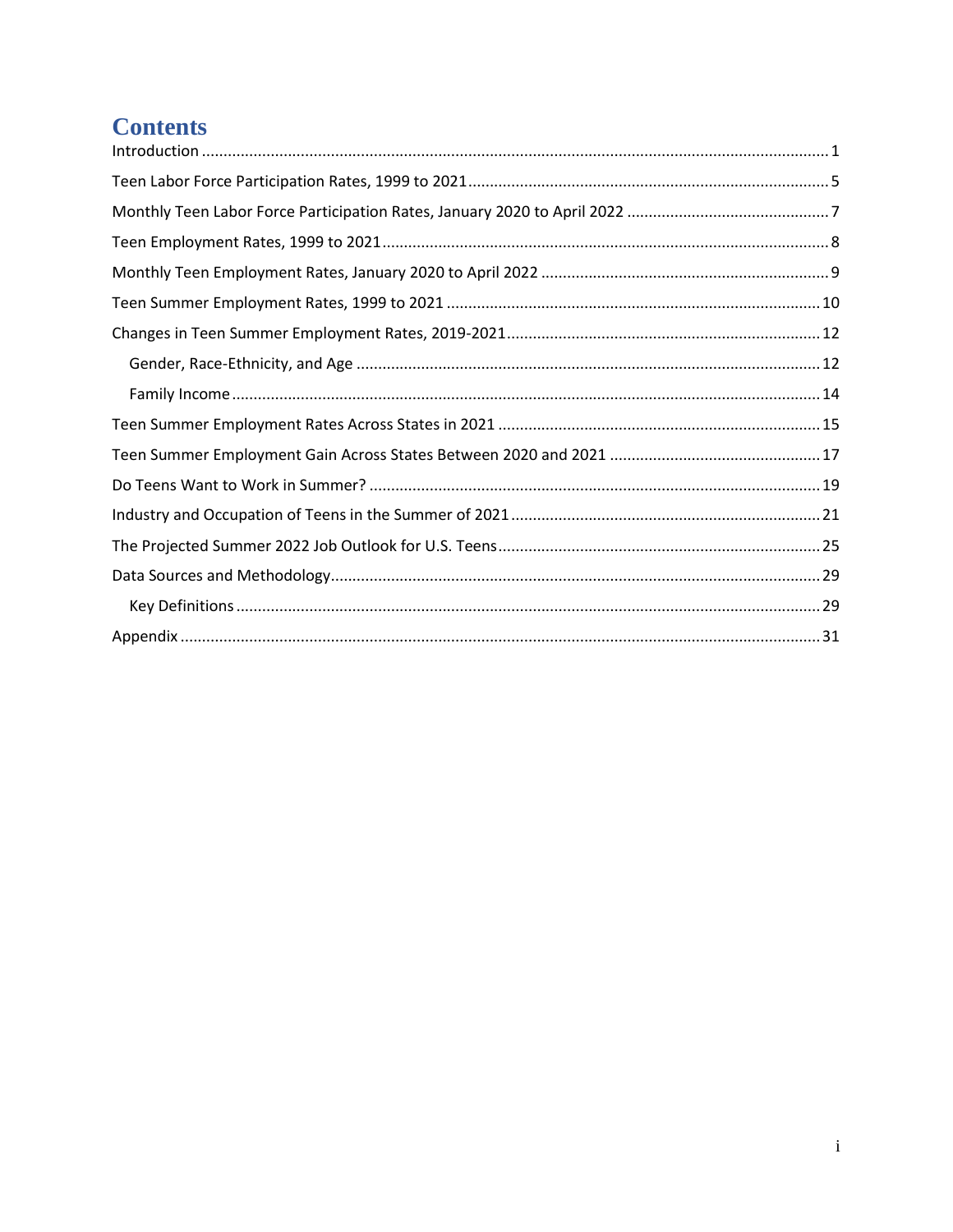## <span id="page-2-0"></span>**Introduction**

Just before the COVID-19 outbreak, the U.S. economy was operating beyond full employment with labor shortages evident in the sizeable disparity between unfilled jobs and unemployed workers. In January 2020 (just before the pandemic lockdowns), there were 7.2 million job openings in the nation with just 5.8 million unemployed workers, representing 124 job openings for every 100 unemployed workers; there were more vacant jobs ready to be filled than unemployed workers willing to work. The national unemployment rate stood at 3.5 percent in January/February of 2020 which was the lowest since December of 1969.

The U.S. labor market experienced strong and steady growth after initially languishing in a slow growth recovery from the Great Recession of 2007-2009. Between January 2010 and February 2020, the U.S. economy added nearly 23 million non-farm payroll jobs. The labor force participation rate of prime-age workers (those between the ages of 25 and 54) increased between 2015 and 2019 after reaching a low of 80.9 percent in 2014-2015. In the first two months of 2020, before the spread of COVID-19 across the U.S., the labor force participation rate of primeaged persons had rebounded to 83.0 percent, nearly identical to rates observed more than a decade past (in 2007-2008), just before the Great Recession.

After the outbreak of COVID-19 and the lockdown measures adopted in March of 2020 to mitigate the spread of the virus, the U.S. labor market experienced extraordinary jobs losses, unemployment problems, and a shrinking labor force. By April 2020, non-farm payroll employment in the nation had plunged by nearly 21 million in just one month as the lockdown measure led to widespread business shutdowns. The unemployment rate sky-rocketed to 14.8 percent in April 2020. Workers in direct consumer contact industries and occupations bore the brunt of the job losses. On the other side, a new 'zoom class' of workers composed mainly of those with higher levels of educational attainment, were largely insulated from the worst employment effects of the lockdowns.

Prior to the COVID-19 pandemic, teens also benefited from a strong labor market. During 2010 and 2011 only 26 percent of teens were employed on average, but by 2019 the share of employed teens had increased to 31 percent, a substantial improvement, albeit much lower than the 45 percent observed in 2000. The labor force underutilization rate of teens in summer months (as well throughout the year) has remained a serious problem.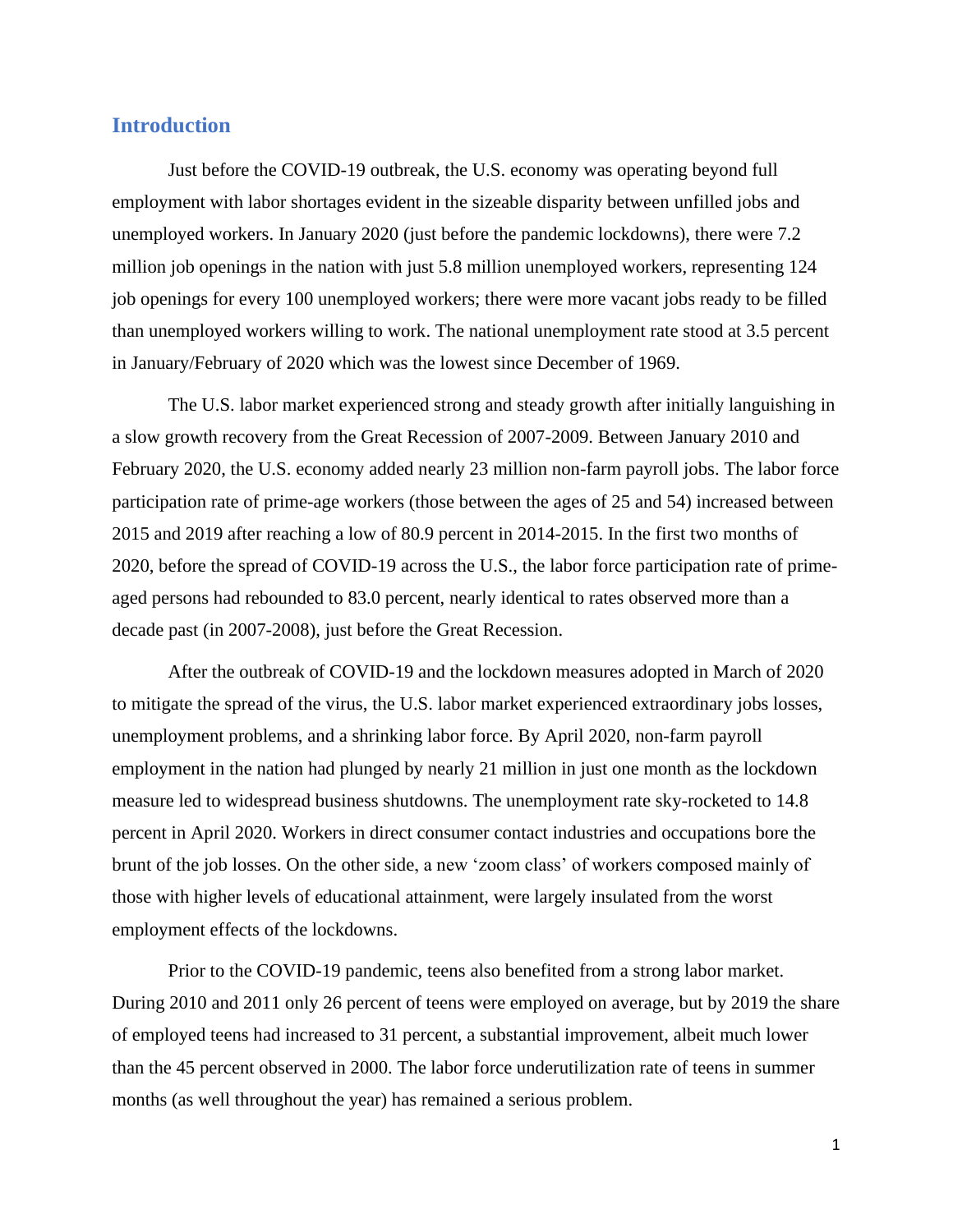Youth employment declined sharply during the initial phase of COVID-19 pandemic as 16- to 19-year-old teens became an even less important source of workers for firms. The teen share of total employment in April 2020 was just 2.6 percent, down from 3.3 percent in January/February 2020 and much higher shares in earlier years; 4.3 percent in 2006 and 5.3 percent in 2000. The labor market started to improve after April 2020 and teen employment prospect improved significantly as many workers continued to stay away from the labor market resulting in U.S. firms facing acute labor shortage problems.

The teen employment rate in the last quarter of 2020 was about 31 percent, a sharp rise from 20 percent employment rate in April 2020. The employment rate of teens continued to improve throughout 2021. In the fourth quarter of 2021, teen employment rate in the U.S. was 32 percent. The teen employment rate continued to rise as of this writing. In the first quarter of 2022, when the number of job openings sharply exceeded the number of unemployed persons<sup>1</sup>, the teen employment rate in the U.S. stood at 32.7 percent.

Why should we care about teen employment? Employing teens is important since:

- Teen employment is highly path dependent the more teens work today, the more likely they will work tomorrow. This has long-term implications for long-term labor supply, unemployment, and dependency.
- The more time that teens and young adults spend disconnected from school and work, the higher the likelihood that they will be jobless, poor, and dependent when they are older.
- Lower labor force participation of teens reduces their future productivity, resulting in negative impacts on future GDP growth.
- Work experience provides young people with social skills like learning to work in an adult environment with other staff and supervisors, communicate with adult customers, and develop relevant skills to negotiate these relationships at work.
- Compensated work experience where teens earn wages paid by employers in proportion to their contribution to the firm, helps teens accumulate human capital in several ways by exposing them to the world of work where they learn essential job and career skills.

<sup>&</sup>lt;sup>1</sup> In the first quarter of 2022, the number job openings in the U.S. were 11.392 million and the number of unemployed persons was 6.245 million, i.e., 1.8 vacant jobs for every 1 unemployed person (11.392 million/6.245 million  $= 1.8$ ).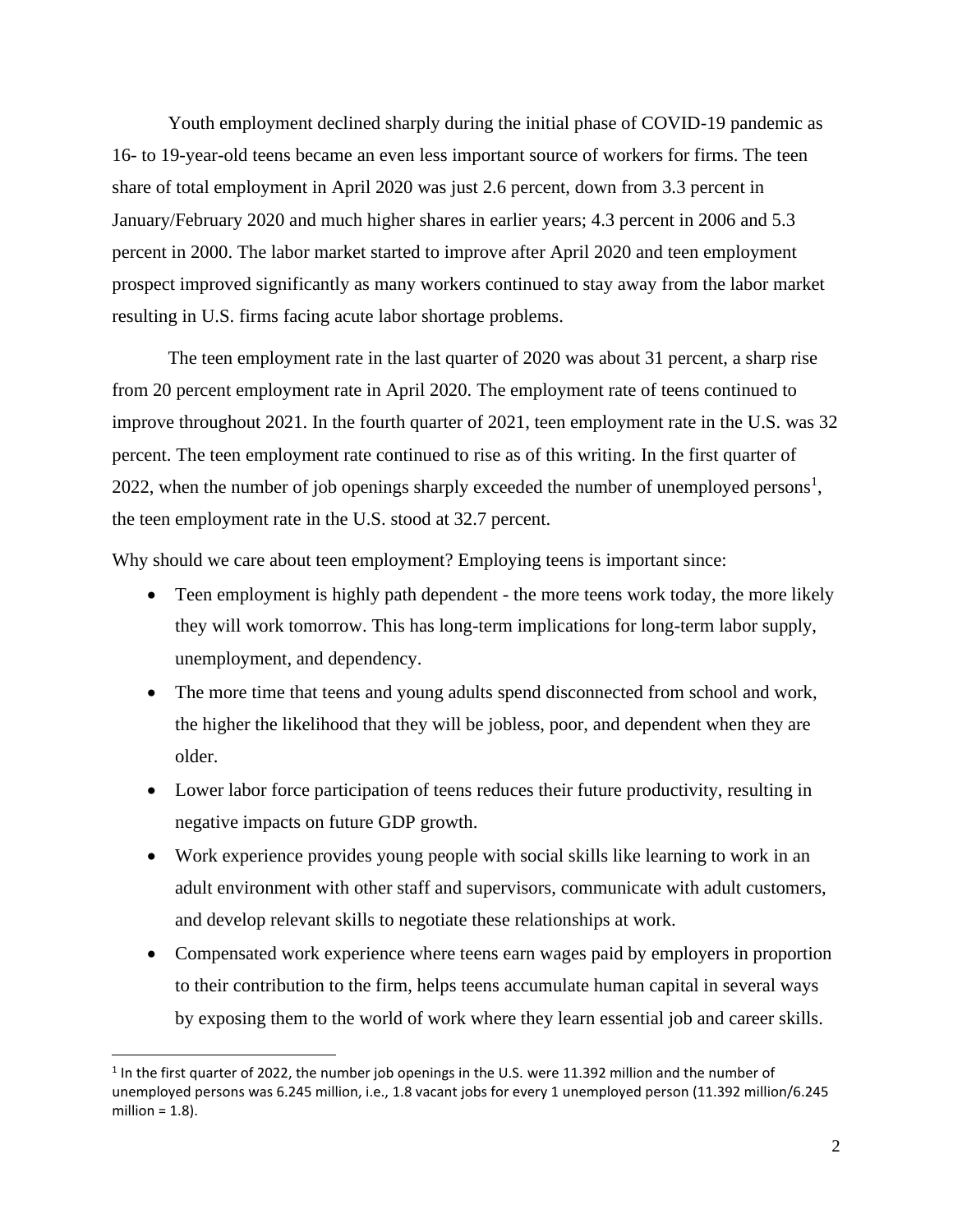- Early work experience can help young workers to go beyond entry-level jobs and gain experience in different workplace settings and gain knowledge of specific occupational skills.
- Employment during summer when most teens are not in school keeps them from engaging in risky behaviors, particularly among teens from low-income families and from inner cities.
- Working while in high school substantially raises the expected level of future wealth accumulation of teens compared to those who do not work.

Before getting into the discussion of teen employment, it is important to understand employment trends before and during the pandemic (2019 to 2021) by age group. Employment gains/losses over the 2019 to 2021 period were different for workers by age group. Between 2019 and 2020, the employment-to-population ratio dropped for working-age adults in every age group (Table 1). The drop in the employment-to-population ratio was largest among 20 to 24 year-old youth (-7.5 percentage points) and smallest among 16-to-19-year-olds (-2.4 percentage points) and adults who were 65 years and older (-1.6 percentage points). Workers between the ages of 25 and 64 experienced employment-to-population ratio declines between -3.3 to -5.3 percentage points between 2019 and 2020.

The labor market landscape in 2021 was completely different in comparison to 2020. The labor market improved sharply after April 2020 when the lockdown measures across the U.S. were eased and later in the year when COVID-19 vaccines were first introduced and then became widely available in early 2021. In addition, U.S. firms were facing labor shortage problems throughout 2021. Between 2020 and 2021, the employment-to-population ratio increased for workers in every age group except for those who were 65 years and older. The largest increase in the employment-to-population ratio was among 20 to 24-year-olds (+4.7 percentage points) and 16 to 19-year-olds (+3.5-percentage points). For 25 to 64-year-old workers, the employment-to-population ratio increased in the range of 1.3 to 2.7 percentage points. The employment-to-population ratio was flat among workers 65 and older. Evidence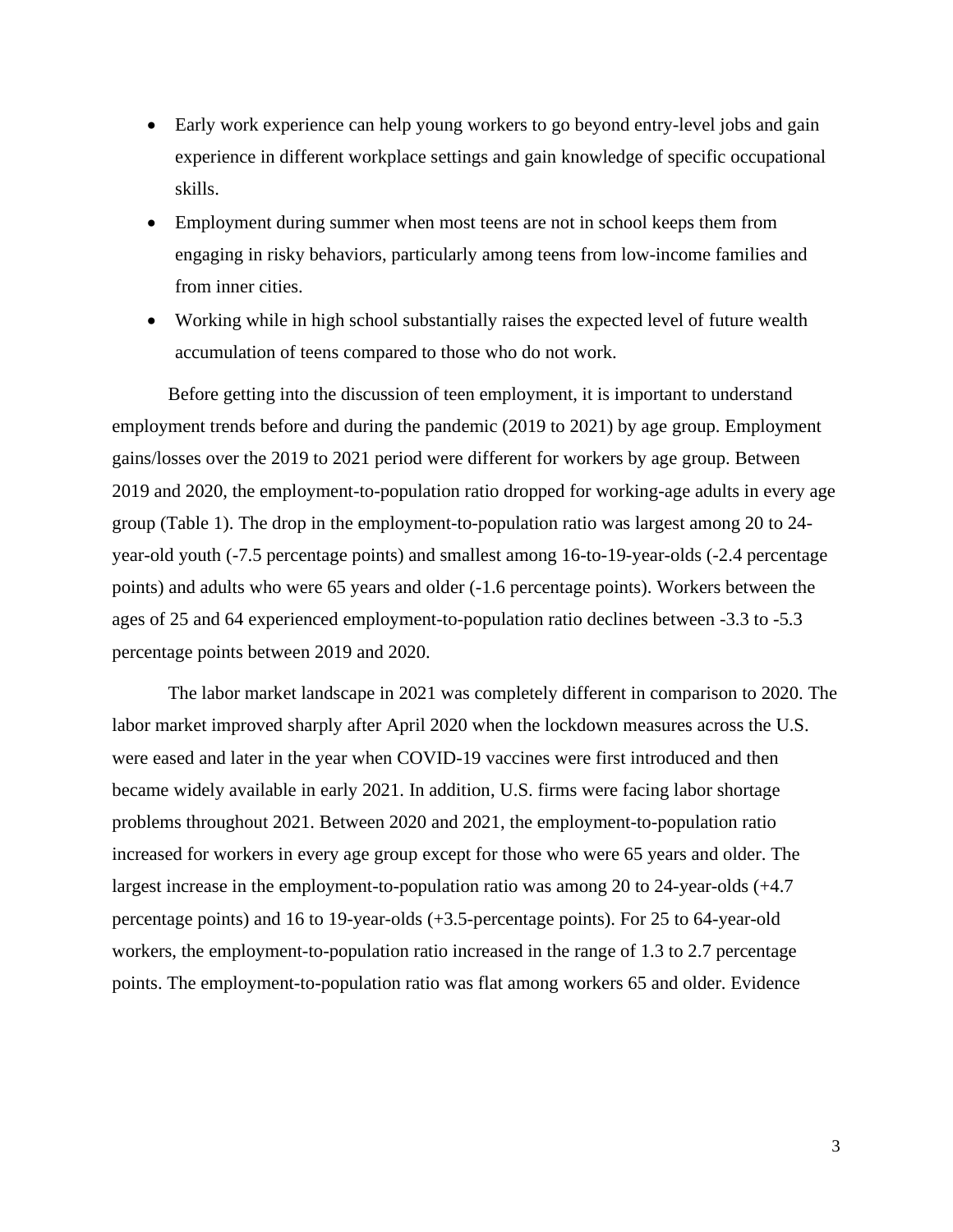shows that many in the 55 and older age group retired during the pandemic.<sup>2</sup> The likelihood of leaving work for this age group rose sharply since the onset of the pandemic.<sup>3</sup>

| Table 1:                                                                                |
|-----------------------------------------------------------------------------------------|
| Changes in Employment-to-Population Ratio of 16 Years and Old in the U.S. by Age Group, |
| 2019 to 2021 (Annual Averages in Percent)                                               |

| $\frac{201}{700}$ to $\frac{202}{700}$ (component in the contract of the contract of the contract of the contract of the contract of the contract of the contract of the contract of the contract of the contract of the contract of |      |           |      |                        |        |        |  |
|--------------------------------------------------------------------------------------------------------------------------------------------------------------------------------------------------------------------------------------|------|-----------|------|------------------------|--------|--------|--|
|                                                                                                                                                                                                                                      |      | E/P Ratio |      | <b>Absolute Change</b> |        |        |  |
|                                                                                                                                                                                                                                      |      |           |      | 2019-                  | 2020-  | 2019-  |  |
| Age Group                                                                                                                                                                                                                            | 2019 | 2020      | 2021 | 2020                   | 2021   | 2021   |  |
| $16-19$                                                                                                                                                                                                                              | 30.8 | 28.4      | 32.0 | $-2.4$                 | $+3.5$ | $+1.2$ |  |
| $20 - 24$                                                                                                                                                                                                                            | 67.3 | 59.8      | 64.5 | $-7.5$                 | $+4.7$ | $-2.8$ |  |
| 25-34                                                                                                                                                                                                                                | 79.8 | 74.5      | 77.3 | $-5.3$                 | $+2.7$ | $-2.5$ |  |
| 35-44                                                                                                                                                                                                                                | 80.9 | 77.0      | 78.2 | $-3.9$                 | $+1.3$ | $-2.6$ |  |
| 45-54                                                                                                                                                                                                                                | 79.2 | 75.5      | 77.3 | $-3.7$                 | $+1.8$ | $-1.9$ |  |
| 55-64                                                                                                                                                                                                                                | 63.7 | 60.3      | 61.9 | $-3.3$                 | $+1.5$ | $-1.8$ |  |
| $65+$                                                                                                                                                                                                                                | 19.6 | 18.0      | 18.0 | $-1.6$                 | 0.0    | $-1.6$ |  |

Source: Current Population Surveys (CPS), U.S. Bureau of Labor Statistics, 2019, 2020, and 2021, U.S. Census Bureau; tabulations by Center for Labor Markets and Policy, Drexel University.

Even though the employment-to-population ratio rose between 2020 and 2021 for working-age adults (16+) in every age group, except for 65 and older, the ratios were still lower than in the pre-pandemic year (2019) for all age groups except teens among whom the employment-to-population ratio in 2021 was 1.2 percentage points higher than in 2019 (32% in 2021 vs 30.8% in 2019. Employers hired teens during the labor shortage, particularly in the summer months of 2021, to fill vacant positions.<sup>4</sup>

This paper provides projections of the teen employment rate for the summer of 2022. It begins with an examination of longer-term trends (1999 to 2021) in the overall labor force

<sup>&</sup>lt;sup>2</sup> See: Richard Fry, "Amid the Pandemic, a Rising Share of Older U.S. Adults are Now Retired", Pew Research Center, November 2021, https://www.pewresearch.org/fact-tank/2021/11/04/amid-the-pandemic-a-rising-shareof-older-u-s-adults-are-now-retired/

<sup>&</sup>lt;sup>3</sup> See: Laura D. Quinby, Matthew S. Rutledge, and Gal Wettstein, "How was COVID-19 Affected the Labor Force Participation of Older Workers?", Center for Retirement Research, Boston College, October 2021, https://crr.bc.edu/wp-content/uploads/2021/10/wp\_2021-13.pdf

<sup>&</sup>lt;sup>4</sup> See: (i) Paul Weisman and Joseph Pisani, "As Employers Struggle to Fill Jobs, Teens Come to Rescue", Associated Press, July 6, 2021[, https://apnews.com/article/nj-state-wire-co-state-wire-health-coronavirus-pandemic-travel-](https://apnews.com/article/nj-state-wire-co-state-wire-health-coronavirus-pandemic-travel-2f02bf564e726f4c4f6916790bda7a2a)[2f02bf564e726f4c4f6916790bda7a2a;](https://apnews.com/article/nj-state-wire-co-state-wire-health-coronavirus-pandemic-travel-2f02bf564e726f4c4f6916790bda7a2a) (ii) Amanda Peacher, "Teen Filled the Worker Gap this Summer, but What Happens When Back-to-School Time Arrives?", MarketWatch, August 19, 2021,

[https://www.marketplace.org/2021/08/19/teens-filled-the-worker-gap-this-summer-but-what-happens-when](https://www.marketplace.org/2021/08/19/teens-filled-the-worker-gap-this-summer-but-what-happens-when-back-to-school-time-arrives/)[back-to-school-time-arrives/](https://www.marketplace.org/2021/08/19/teens-filled-the-worker-gap-this-summer-but-what-happens-when-back-to-school-time-arrives/)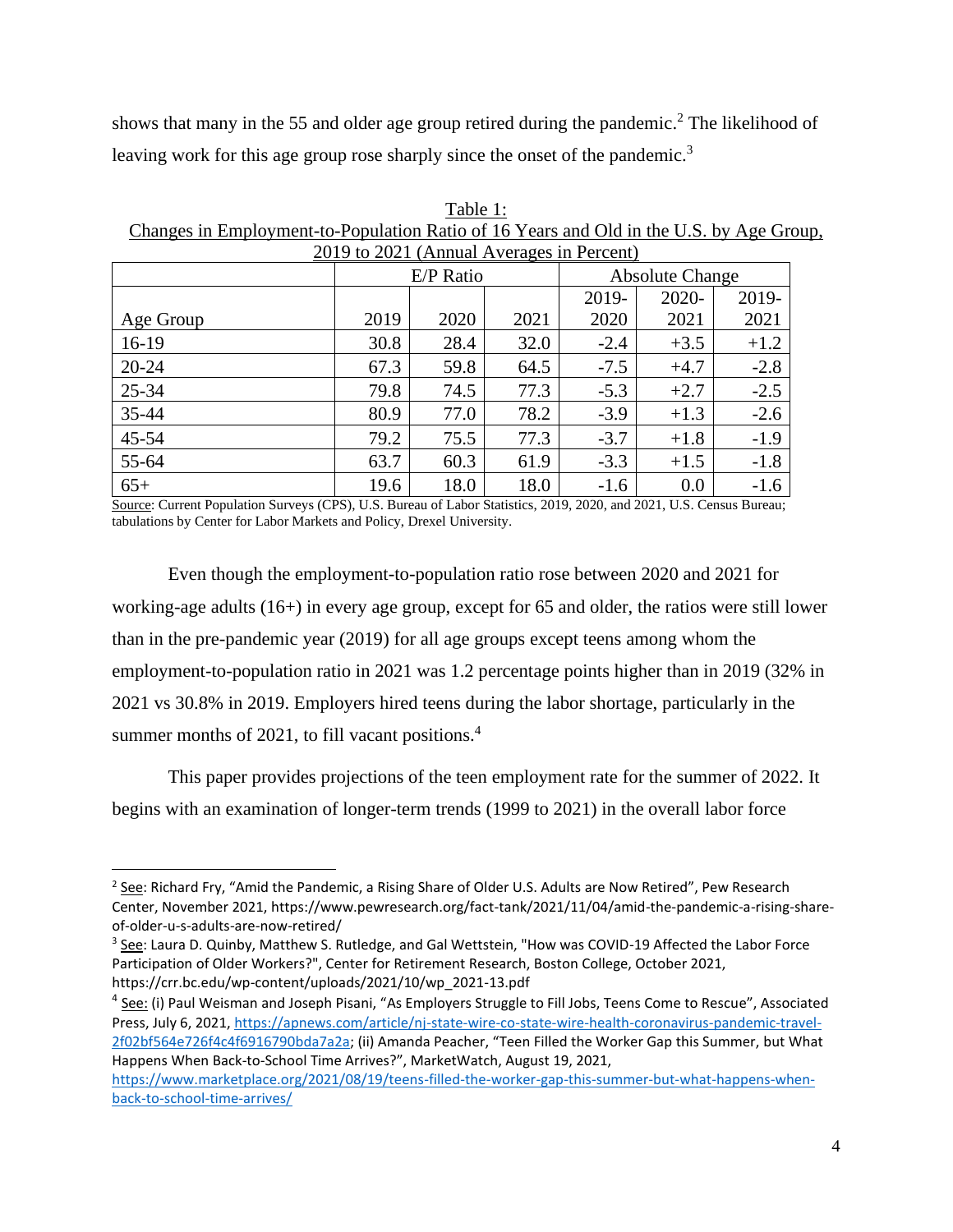participation rate and employment rate of teens in the U.S. and highlights these rates during the COVID-19 pandemic for each month in 2020 and for January through April of 2022 (months for which labor force data are available from the U.S. Bureau of Labor Statistics). It then shifts focus to the employment rates in the summer months of 2019, 2020, and 2021 across gender, raceethnicity, and family income subgroups of teens. The paper also examines the teen summer employment rates by states in the summers of 2021 and 2020. The paper then examines labor force underutilization rates among teens during summer months across the nation followed by analysis of the industries and occupations in which teens were employed in the summer months of 2021. The last section of this presents our prediction of summer employment rates for 2022.

## <span id="page-6-0"></span>**Teen Labor Force Participation Rates, 1999 to 2021**

Between the end of World War II and the end of the  $20<sup>th</sup>$  century, at least half of the nation's teenagers were active participants in the labor market. Since 2000, the teen labor force participation has been declining steadily, reaching 35 percent in 2010 and remaining in the 34-35 percent range over the entire decade with a slight increase to 36.2 percent in 2021. Academics, researchers, policy makers, and youth advocates have put forward many different theories, trying to pinpoint the causes of such a precipitous decline in the labor force participation of U.S. teens. Some of these include changes in the U.S. economy with job growth in industries and occupations that don't often hire teens, displacement of teens by older workers and new adult immigrants with low levels of education, a weak labor market after the economic recession, and a steady rise in school enrollment both year-around and during summer when most teens work.<sup>5</sup>

<sup>5</sup> See: (i) Daniel Aaronson, Kyung-Hong Park, and Daniel Sullivan, "The Decline in Teen Labor Force Participation", Federal Reserve Bank of Chicago, Economic Perspectives, 2006. First Quarter, pp. 2-18; (ii) "What Is Happening to Youth Employment Rates?" CBO Background Paper, Congressional Budget Office, November 2004. (iii) Christopher L. Smith, "Polarization, Immigration, Education: What's Behind the Dramatic Decline in Youth Employment?" Federal Reserve, October 2011. (iv) Andrew Sum, Paul Harrington, and Ishwar Khatiwada , "The Impact of New Immigrants on Young Native-Born Workers, *2000-2005"*, Center for Immigration Studies, 2006, [www.cis.org/sites/cis.org/files/articles/2006/back806.html.](http://www.cis.org/sites/cis.org/files/articles/2006/back806.html) (v) Teresa L. Morisi, "Teen Labor Force Participation Before and After the Great Recession and Beyond", *Monthly Labor Review,* U.S. Bureau of Labor Statistics, February 2017, https://www.bls.gov/opub/mlr/2017/article/pdf/teen-labor-force-participation-before-andafter-the-great-recession.pdf, Grace Lorday and David Neumark, People Versus Machines: The Impact of Minimum Wages in Automatable Jobs, National Bureau of Economic Research, NBER paper 23667, January 2018; Jeffrey Clemens, The Minimum Wage and the Great Recession, Evidence from the Current Population Survey, National Bureau of Economic Research, NBER 21830, December 2015.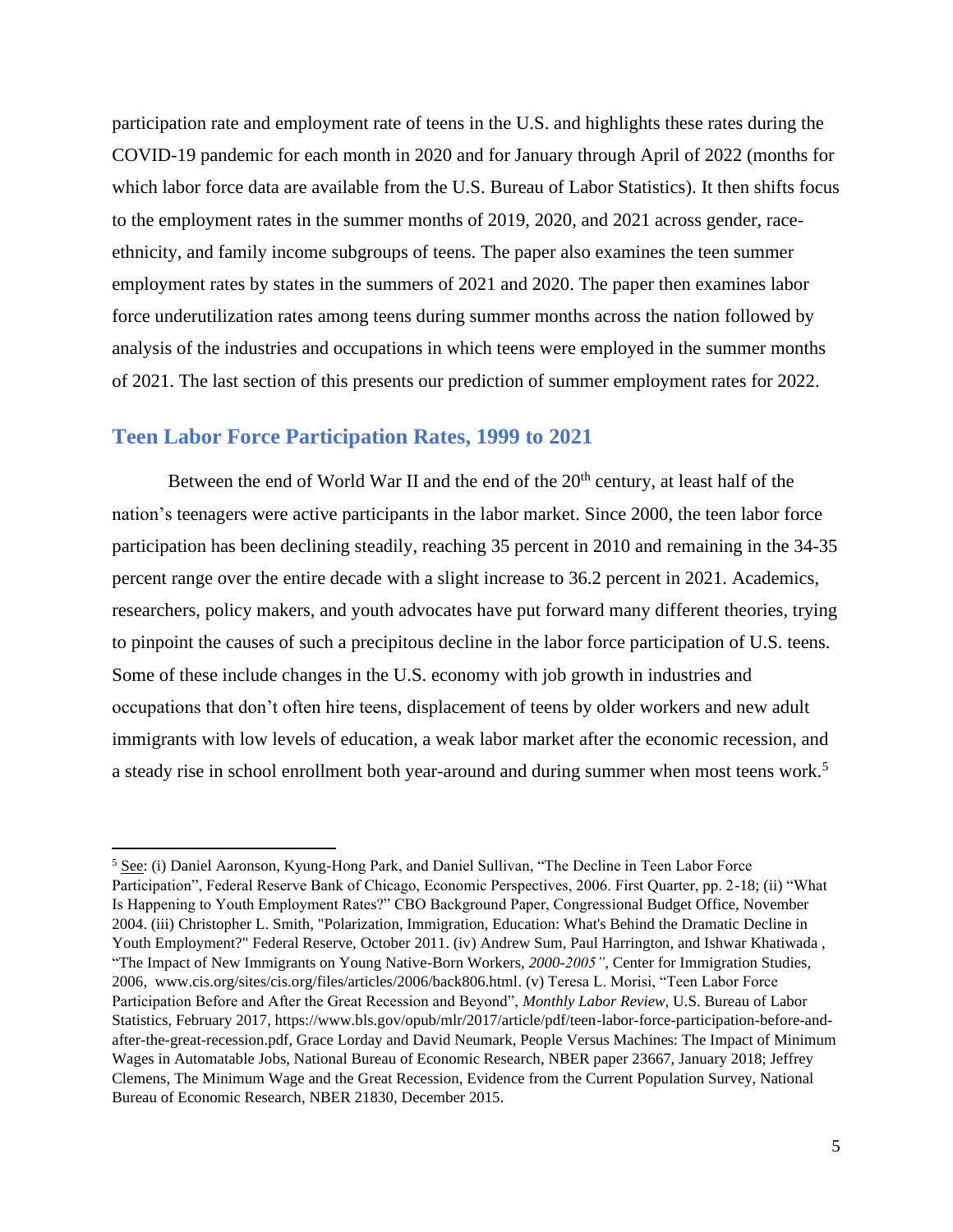In 1999-2000, representing the peak of the 1990s labor market boom, more than half of all U.S. teens (52%) participated in the labor force. After a brief technology-led economic recession of 2001, the labor force participation rate of teens started to decline steadily and sharply, falling from 52 percent in 2000 to just 41 percent before the onset of the Great Recession of 2007-2009. During and in the aftermath of the Great Recession of 2007-2009, the labor force participation rate of U.S. teens continued to fall reaching to new historical lows despite the economic recovery. The labor force participation of teens has remained around 34 to 35 percent over the 2011 to 2019 period (Chart 1). It should be noted that workers in each age





Source: Current Population Surveys (CPS), U.S. Bureau of Labor Statistics, 1999 through 2021, U.S. Census Bureau; tabulations by Center for Labor Markets and Policy, Drexel University.

group (16+) experienced a decline in their labor force participation rate during and after the Great Recession of 2007-2009, but the decline was the largest among teens. The U.S. Bureau of Labor Statistics has projected further declines in the teen labor force participation rate down to 28.5 percent in 2029.<sup>6</sup> In 2020, during the COVID-19 pandemic period, the labor force

<sup>6</sup> See: Employment Projections: Civilian Labor Force Participation Rate, by Age, Sex, Race, Ethnicity, 1999, 2009, 2019 and Projected 202, https://www.bls.gov/emp/ep\_table\_303.htm and for a discussion of an earlier round of teen labor force projection; Mitra Toossi, "Labor force projections to 2024: the labor force is growing, but slowly," *Monthly Labor Review*, December 2015, [https://www.bls.gov/opub/mlr/2015/article/pdf/labor-force-projections-to-](https://www.bls.gov/opub/mlr/2015/article/pdf/labor-force-projections-to-2024.pdf)[2024.pdf.](https://www.bls.gov/opub/mlr/2015/article/pdf/labor-force-projections-to-2024.pdf) A more recent discussion and overview of labor force projections can be found in Kevin S. Dubina, et al,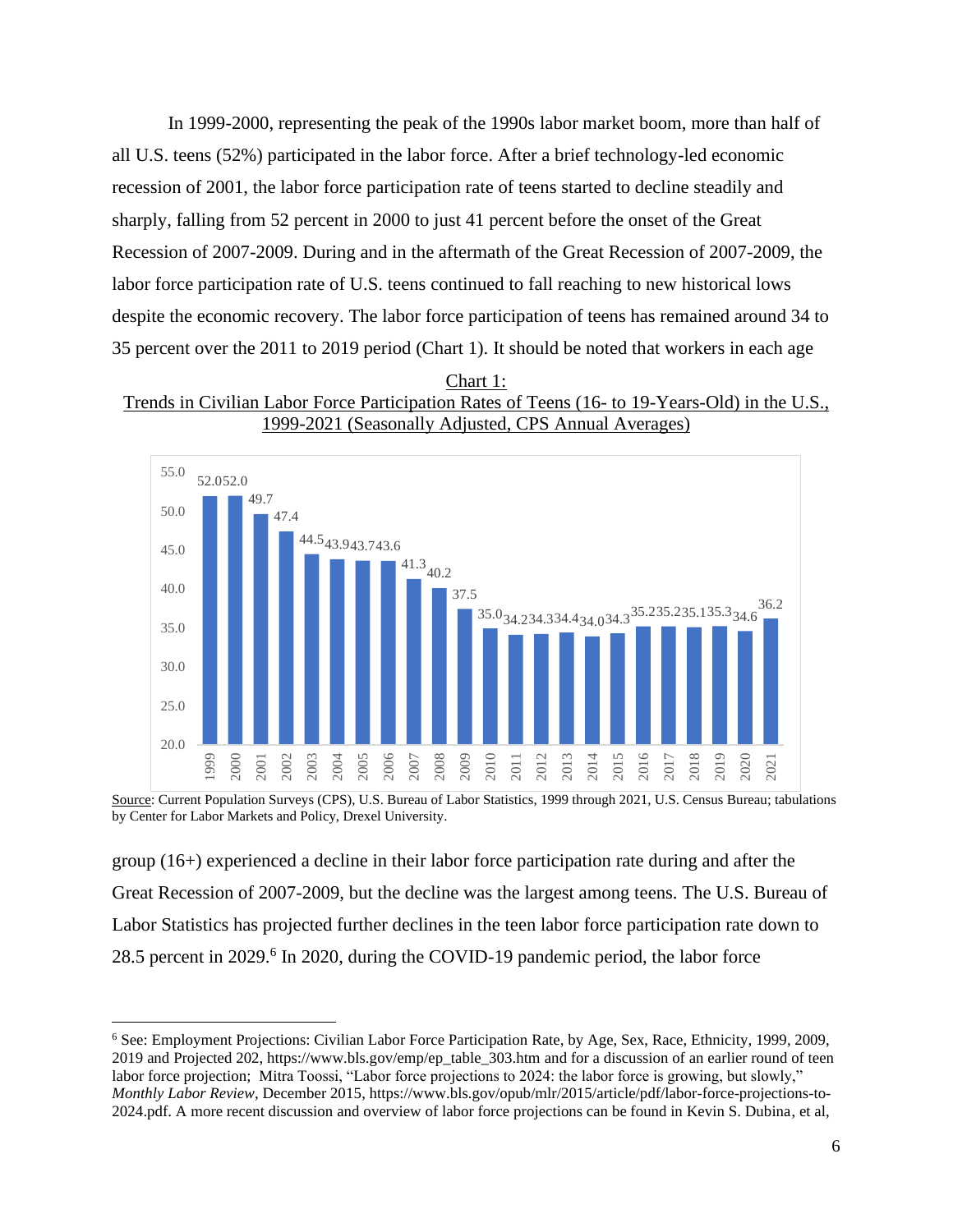participation rate of teens declined to 34.5 percent. **By summer of 2021, teen labor force participation rate rose to 36.2, which was the highest since 2008.**

## <span id="page-8-0"></span>**Monthly Teen Labor Force Participation Rates, January 2020 to April 2022**

The labor force participation rate of teens during the initial phase of the COVID-19 pandemic dropped sharply but rose after April 2020 and ultimately reached the pre-pandemic level by October 2020 (Chart 2). Before the outbreak of COVID-19, the labor force participation





Source: Current Population Surveys (CPS), U.S. Bureau of Labor Statistics, U.S. Census Bureau; tabulations by Center for Labor Markets and Policy, Drexel University.

rate of teens in January/February 2020 was 36 percent. By April 2020, when the U.S. was in pandemic lockdowns, the teen labor force participation rate declined to 30 percent. When the nation slowly started to open up from the lockdown in May 2020, teen participation did not rebound to its pre-pandemic level and remained in the 33 percent to 34 percent range over the summer months of 2020. In the fall of 2020 through winter of 2021, the teen labor force participation rate rose back to its pre-pandemic levels with a particularly strong increase in April 2021 as job vacancies reached historical highs in the American labor market. Throughout 2021

<sup>&</sup>quot;Projections Overview and Highlights, 2019-29," *Monthly Labor Review*, September 2021.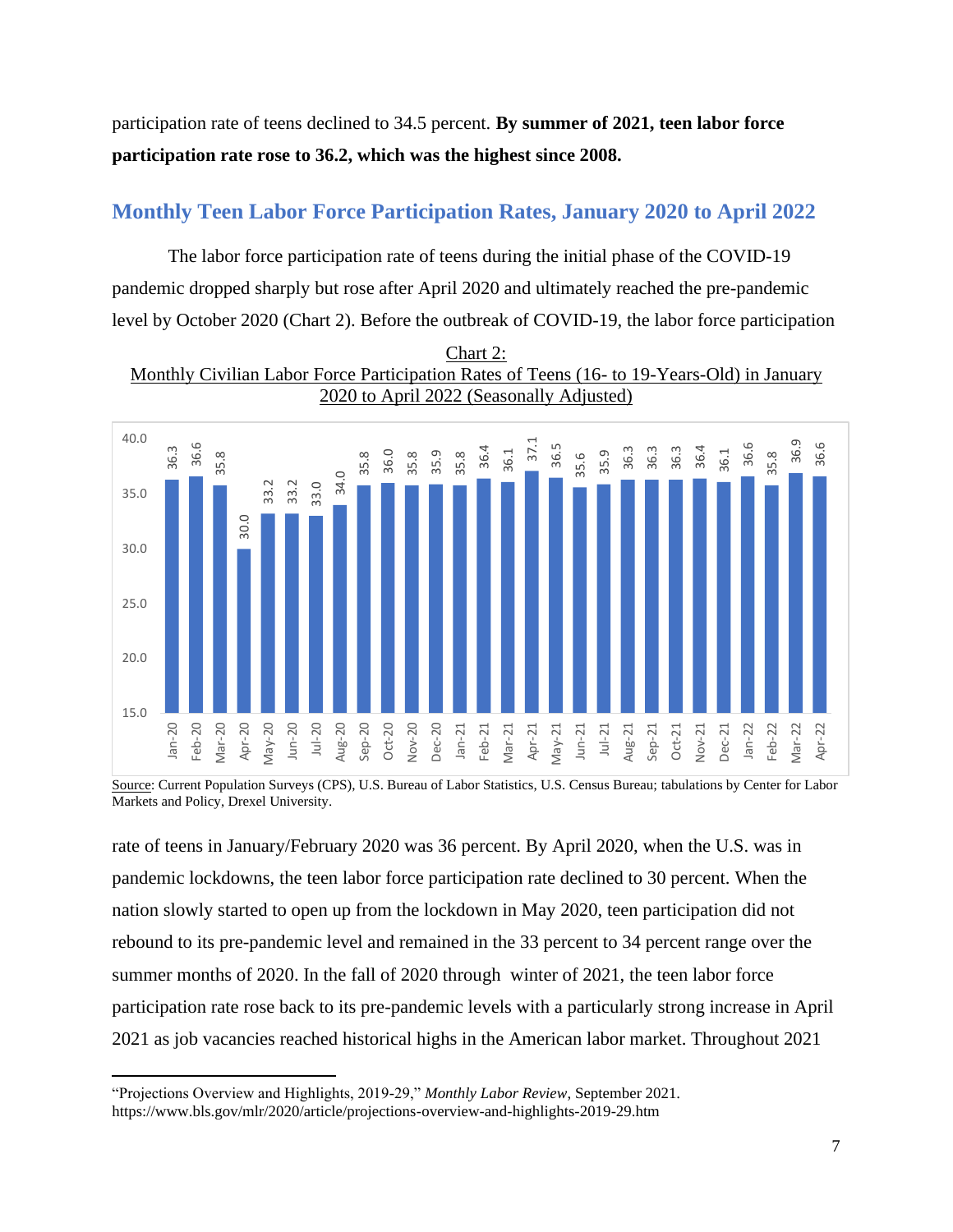and the first four months of 2022, the labor force participation rate of teens stayed around 36-37 percent range.

#### <span id="page-9-0"></span>**Teen Employment Rates, 1999 to 2021**

The teen employment rate (the percent of teens who are employed) has been declining sharply since 2000, with the pace of decline particularly steep during and in the aftermath of the Great Recession. What caused such sharp decline in teen employment rates? Certainly, a large job deficit was an important source of teen employment losses. At the trough of the recession, there were more than six unemployed workers for every job opening, with millions more ablebodied individuals who had left the job market or were underemployed (especially 'mal employed' recent college graduates who were likely to work in traditional teen labor market segments including retail trade and food services). Employer preference, displacement by older workers and poorly educated foreign-born adults, school enrollment preference associated with increases in the college wage premium, and structural changes in the economy also contributed to declines in teen employment. A convincing body of research also indicates that higher minimum wages are an important factor in explaining changes in the schooling and employment behavior of teens since 2000.<sup>7</sup> In 2000, teens held 1 out of every 20 jobs in the nation. By 2016-2019, teens held only 1 out of every 30 jobs in the nation.

No other group of U.S. workers has experienced such a sharp decline in their employment rate since 2000. In a given month in 2000, 45 percent of teens were employed (Chart 3). The teen employment rate declined during the 2001 recession and continued its decline during the jobless recovery of 2002-2004. Yet even as labor markets moved towards near full employment conditions, the employment rates of teens continued to slump. During the business cycle peak in 2007, the teen employment rate had dropped to 34 percent followed by historical lows after the massive job losses associated with the Great Recession of 2007-2009. In 2010-2011, only about 25 percent of teens had a job in a given month (Chart 3).

<sup>&</sup>lt;sup>7</sup> See: David Neumark and Cortnie Shupe, "Declining Teen Employment: Minimum Wages, Other Explanations, and Implications for Human Capital Investment," Mercatus Working Paper, Mercatus Center at George Mason University, Arlington, VA, 2018.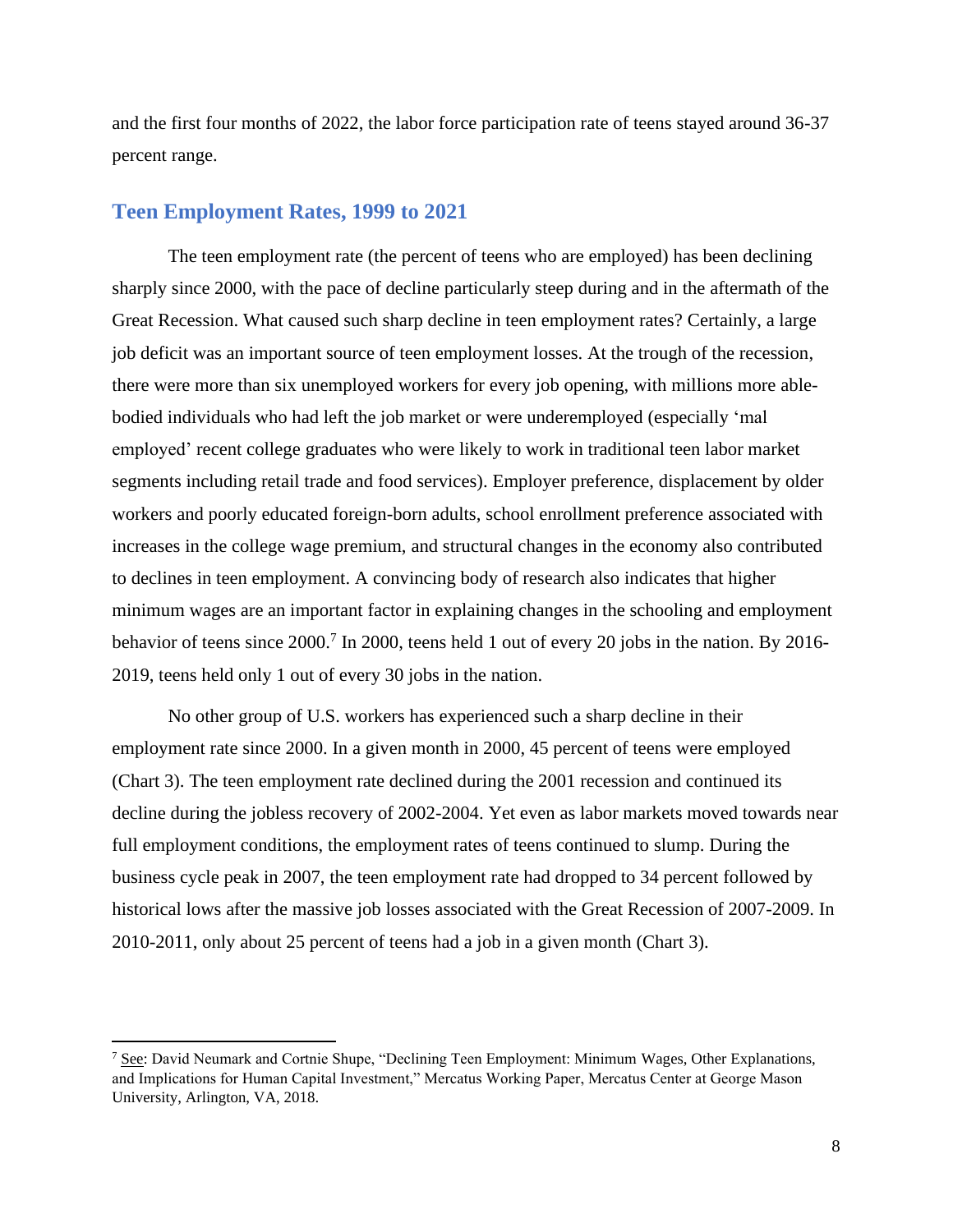Despite the labor market recovery since 2011, the employment rate of teens has increased slowly, rising up to 30-31 percent level during 2016 through 2019 from lows of 26 percent in 2010 and 2011. The U.S. labor market added more than 22 million jobs between 2010 and 2019, but U.S. teens have not seen much improvement in their likelihood of employment. The teen employment rate during 2016 through 2019 remained its 2007 level (35%) and well below its 2000 level (45%). In 2020, the employment-to-population ratio of teens declined to 28.4 percent, as the state governments, businesses, and consumers adjusted their behaviors in the face of the COVID-19 pandemic. In 2021, the employment-to-population ratio of teens rose to 32 percent. **The 32 percent employment rate among teens in 2021 was highest since 2008**.



Source: Current Population Surveys (CPS), U.S. Bureau of Labor Statistics, 1999 through 2021, U.S. Census Bureau; tabulations by Center for Labor Markets and Policy, Drexel University.

## <span id="page-10-0"></span>**Monthly Teen Employment Rates, January 2020 to April 2022**

The 28.4 percent annual average employment rate of teens in 2020 masks extraordinary monthly volatility in the employment situation during the pandemic. To examine monthly trends in teen employment since 2020, we examined monthly (seasonally adjusted) employment-topopulation ratio of teens from January 2020 to April 2022. Just before the outbreak of the pandemic in March 2020, the employment rate of teens across the U.S. was 31-32 percent in January/February 2020. As a result of government mandated lockdowns and a change in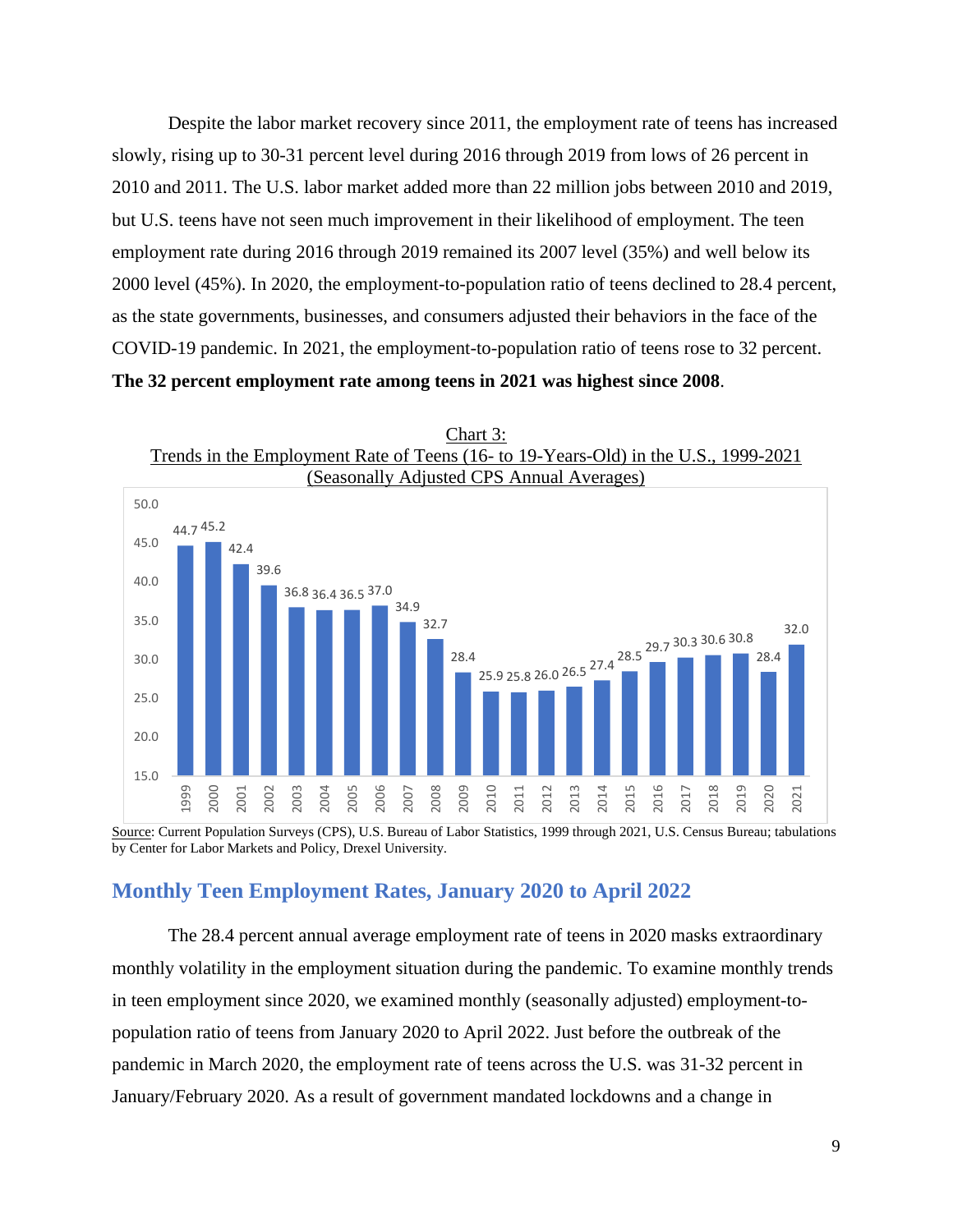consumer behavior in response to the appearance of Covid-19 infections, the teen employment rate declined to just 20 percent in April 2020. From May 2020 when the nation was slowly opening up from the lockdowns, the teen employment rate began to improve, rising from about 23 percent in May 2020 to 30-31 percent during the months of September 2020 to January 2021. By April 2021, the employment rate of teens has risen to 33 percent. Throughout 2021 and the first four months of 2022, teen employment rate has stayed around the 32-33 percent range.



Source: Current Population Surveys (CPS), U.S. Bureau of Labor Statistics, U.S. Census Bureau; tabulations by Center for Labor Markets and Policy, Drexel University.

## <span id="page-11-0"></span>**Teen Summer Employment Rates, 1999 to 2021**

Summer provides many more potential weeks and hours of work to teens compared to other months of the year when they are enrolled in school. Therefore, teen employment rates are much higher during the summer months than the rest of the year. Summer jobs provide teens with exposure to the world of work and help them develop work-related skills especially soft skills that are valued across virtually all career fields. Evidence shows that in urban areas, youth who did not work during summer were more likely than their employed peers to commit violent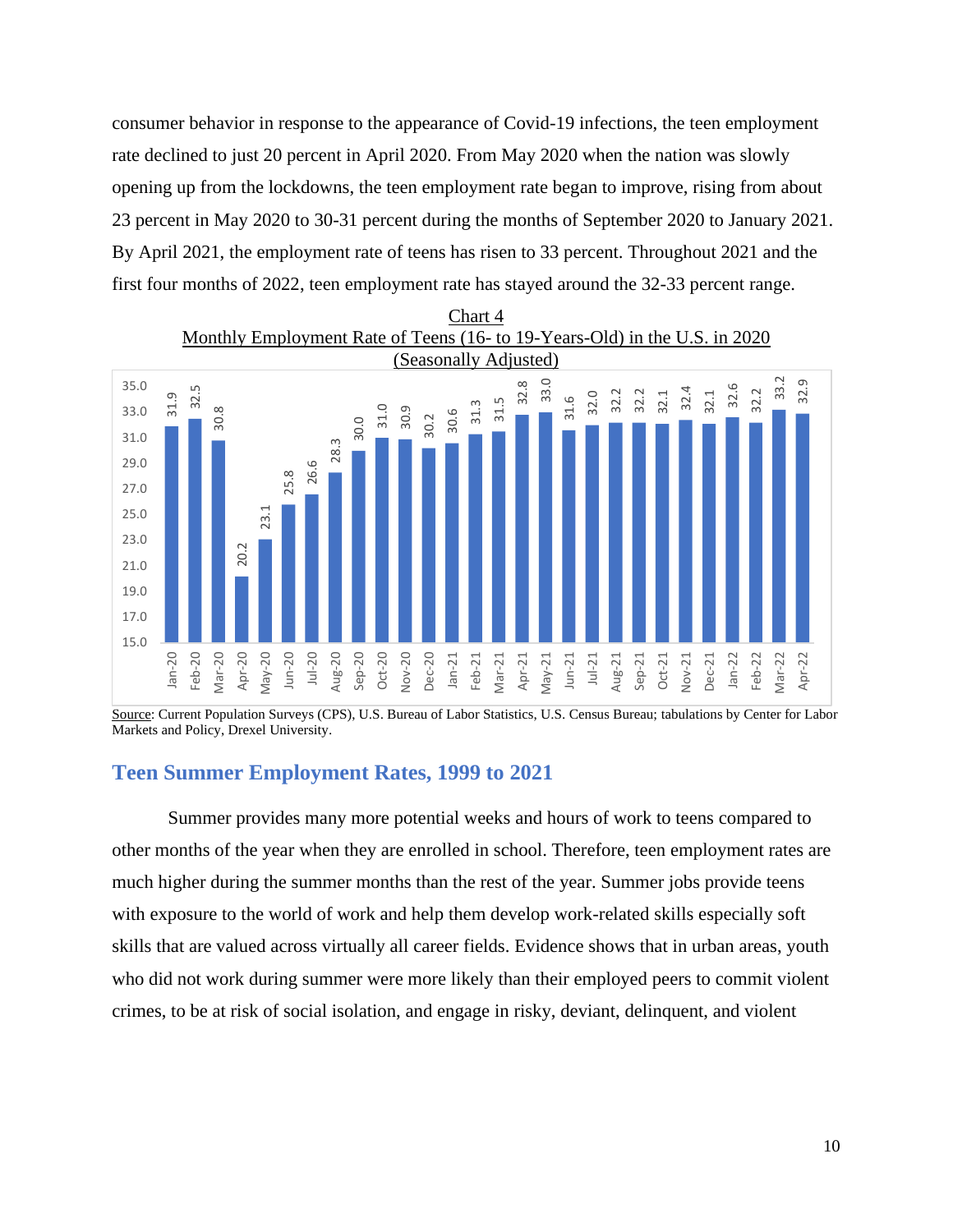behaviors.<sup>8</sup> Evidence also reveals that summer job programs reduce violent crimes committed by teens.<sup>9</sup> In addition, summer employment is also found to contribute to better academic outcomes among youth. 10

Longer-term trends show that although the summer employment prospects of U.S. teens have improved modestly in the years just prior to the COVID-19 pandemic in 2020, it has not approached levels attained in the late 1990s when the U.S. labor market was at its peak.<sup>11</sup> In the summer months of 1999 and 2000, more than half of the nation's teens were employed. The employment rates of teens (both during summer months and year-round) began to decline at the beginning of the dot.com recession in 2001. By 2006-2007, the summer employment rate of teens had plummeted to between 41 and 43 percent, even as overall employment levels had rebounded during the 2003 to 2007 period. Indeed, it seems that teens absorbed a disproportionately large share of the job loss during the dot.com recession but obtained few of the jobs that were regained during the subsequent recovery (Chart 5).

During the Great Recession of 2007-2009 and the following economic recovery, the summer employment prospects of teens continued to deteriorate, reaching a historical low in 2010-2011. In the summer months of 2010-2011, only 30-31 percent of teens were employed; the lowest teen summer employment rate ever recorded. Since then, the summer employment rate of teens did increase, but the gains remained modest until 2019. In the summer months of 2019, the teen employment rate spiked to 37 percent. The employment rate of U.S. teens in 2019 was 6.6 percentage points above the historically lowest level that it had reached in 2011. The employment rate of teens in the summer months of 2019 was 1.5- to 1.9-percentage points higher

<sup>&</sup>lt;sup>8</sup> See: (i) Andrew Sum, Mykhaylo Trubskyy, and Walter McHugh, "The Summer Employment Experiences and the Personal/Social Behaviors of Youth Violence Prevention Employment Program Participants and Those of a Comparison Group", Center for Labor Market Studies, Northeastern University, Prepared for Youth Violence Prevention Funder Learning Collaborative, Boston, July 2013.

<sup>9</sup> See: Sara B. Heller, "Summer jobs reduce violence among disadvantaged youth", Science, Vol 346, 5 December 2014; Gelber Alexander, Adam Isen, Judd B. Kessler, *The Effects of Youth Employment: Evidence From New York City Summer Youth Employment Program Lotteries*, NBER Working Paper 20810, December 2014.

<sup>&</sup>lt;sup>10</sup> Jacob Leos-Urbel, "What is a Summer Job Worth? The Causal Impact of Summer Youth Employment on Academic Outcomes: Evidence from a Large-Scale Lottery," Journal of Policy Analysis and Management, Volume 33, Issue 4, pages 891-991, Fall 2014.

<sup>&</sup>lt;sup>11</sup> For review of 2019 summer employment reports, see: Neeta Fogg, Paul Harrington and Ishwar Khatiwada, "The 2019 Summer Jobs Outlook for Teens in the US," Working paper, Center for Labor Markets and Policy, Drexel University, April 2019; (ii) Paul Wiseman, "Kids today: They don't work summer jobs the way they used to", Associated Press, June 23, 2017; (ii) Megan Woolhouse, "Affluent Teens Twice as Likely to Find Seasonal Work: Teens Facing a Jobs Gap As Well", The Boston Globe, May 28, 2015, pp. C1-C7; (iii) Kaomi Goetz, "Teens Hoping For More Jobs, Higher Wages This Summer," *All Things Considered*, NPR, New York, June 2015.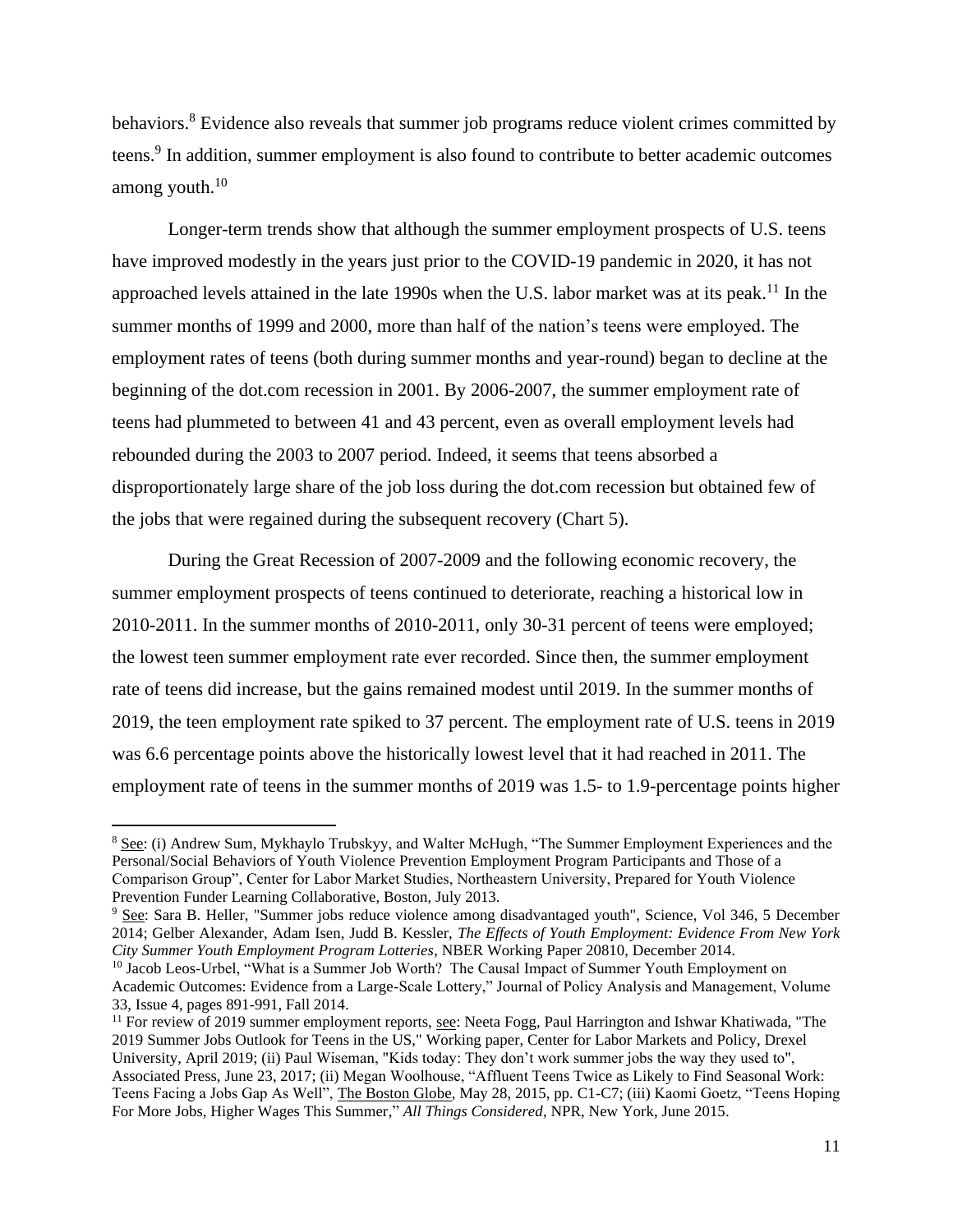than those observed in summer months of 2017 and 2018. However, these gains in teen summer employment were short-lived. With the arrival of the pandemic in 2020, the teen employment rate declined sharply in the summer of 2020.





Source: Current Population Surveys (CPS) public use data files, 1999 to 2021, U.S. Census Bureau; tabulations by Center for Labor Markets and Policy, Drexel University.

The COVID-19 pandemic altered the labor market landscape for teens during the summer months of 2020 as firms in high consumer contact industries, where most teens worked, saw sharp employment losses from full lockdowns and partial lockdowns with limited capacity in many states. The result was that the teen summer employment rate in 2020 fell to 31.1 percent; near its historic low of 30.4 percent in 2011. However, during the summer of 2021, the teen employment rate rose to 37.5 percent, the highest since 2008. Chronic labor shortage in the U.S. contributed to the increase in teen hiring by employers.<sup>12</sup>

## <span id="page-13-0"></span>**Changes in Teen Summer Employment Rates, 2019-2021**

## <span id="page-13-1"></span>Gender, Race-Ethnicity, and Age

As mentioned above, teen employment rate rebounded sharply in summer months of 2021 as COVID-19 vaccines became more widely available in early 2021 and the business hiring picked up. Firms across the U.S., particularly those involved in direct consumer contact activities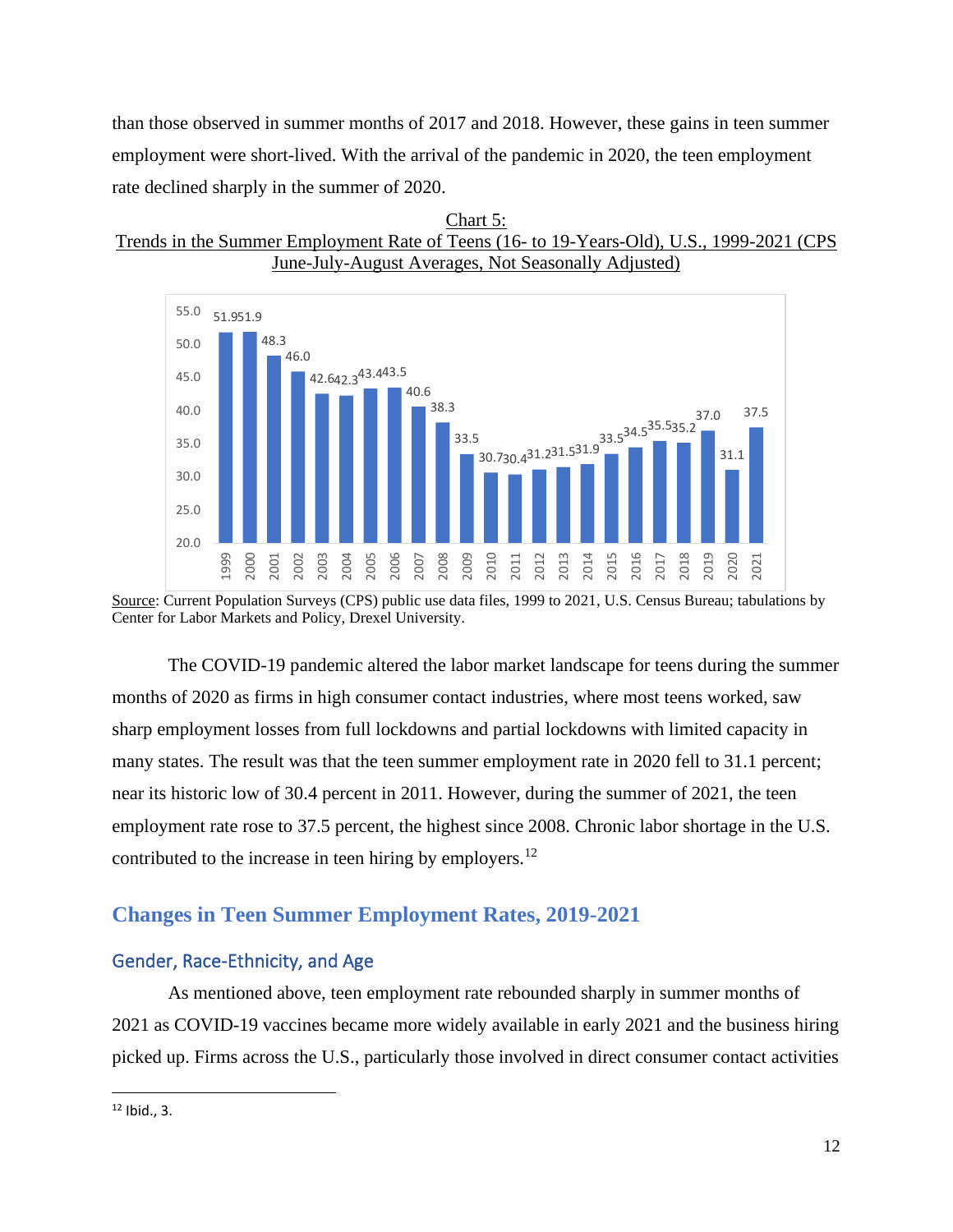such as leisure and hospitality industries, started to experience an unprecedented labor shortage as workers were hesitant to return to workplace due to fears of COVID-19 infection. Chronic labor shortages across the U.S. may have been caused from (a) workers' hesitancy to return to work from the fear of COVID-19 infection; (b) burnout among workers as well as spending more time to find the right job; (c) higher retirement rate (among 55 and older workers), and (d) immigration policies (44 percent drop in temporary/permanent work visa in 2020 from 2019).<sup>13</sup> Given this situation, firms may have turned to the teen workforce to fill up the positions, particularly in leisure and hospitality industries.

In summer months of 2022, the teen employment rate rose to 37.5 percent, the highest since 2008. Teens in each gender, race-ethnicity, and age group experienced sharp increase in employment between the summer of 2020 and 2021. Male and female teens experienced increase in their summer employment rates by 6-7 percentage points between 2020 and 2021, with females matching and males exceeding their summer 2019 employment rates. The summer 2021 employment rates of male and female teens were very similar (37-38 percent).

There were substantial increases in summer employment rates of teens in each raceethnicity group. Between 2020 and 2021, the teen summer employment rate increased by 6 to 8 percentage points among five (out of six) major race-ethnicity groups and 4 percentage points among Hispanic teens. The 2021 summer employment rates among teens varied widely by raceethnicity, ranging from a low of only 20 percent among Asians to a high of nearly 45 percent among non-Hispanic Whites.

Teen summer employment rates are closely correlated with the age. Older teens are much more likely to work than 16-year-olds. In the summer months of 2021, the employment rate of was only 21 percent among 16-year-olds, rising close to 34 percent among 17-year-olds, to 43 percent among 18-year-olds, and nearly 54 percent among the oldest teens aged 19 years. Teens aged 19 were 2.6 times more likely than those aged 16 to work during the summer of 2021. Between the summer months of 2019 and 2020, reductions in teen employment rates were much greater among older teens. The employment rate decline was only 1.5 percentage among 16 year-olds versus 9 percentage points among 19-year-olds (Table 2). The summer employment

<sup>&</sup>lt;sup>13</sup> See: Ian Siegel, "The Labor Shortage Is Creating Unprecedented Hiring Challenges: Who's Coming Out on Top", *Barron's*, December 17, 2021, https://www.barrons.com/articles/labor-shortage-hiring-businesses-innovation-51639687051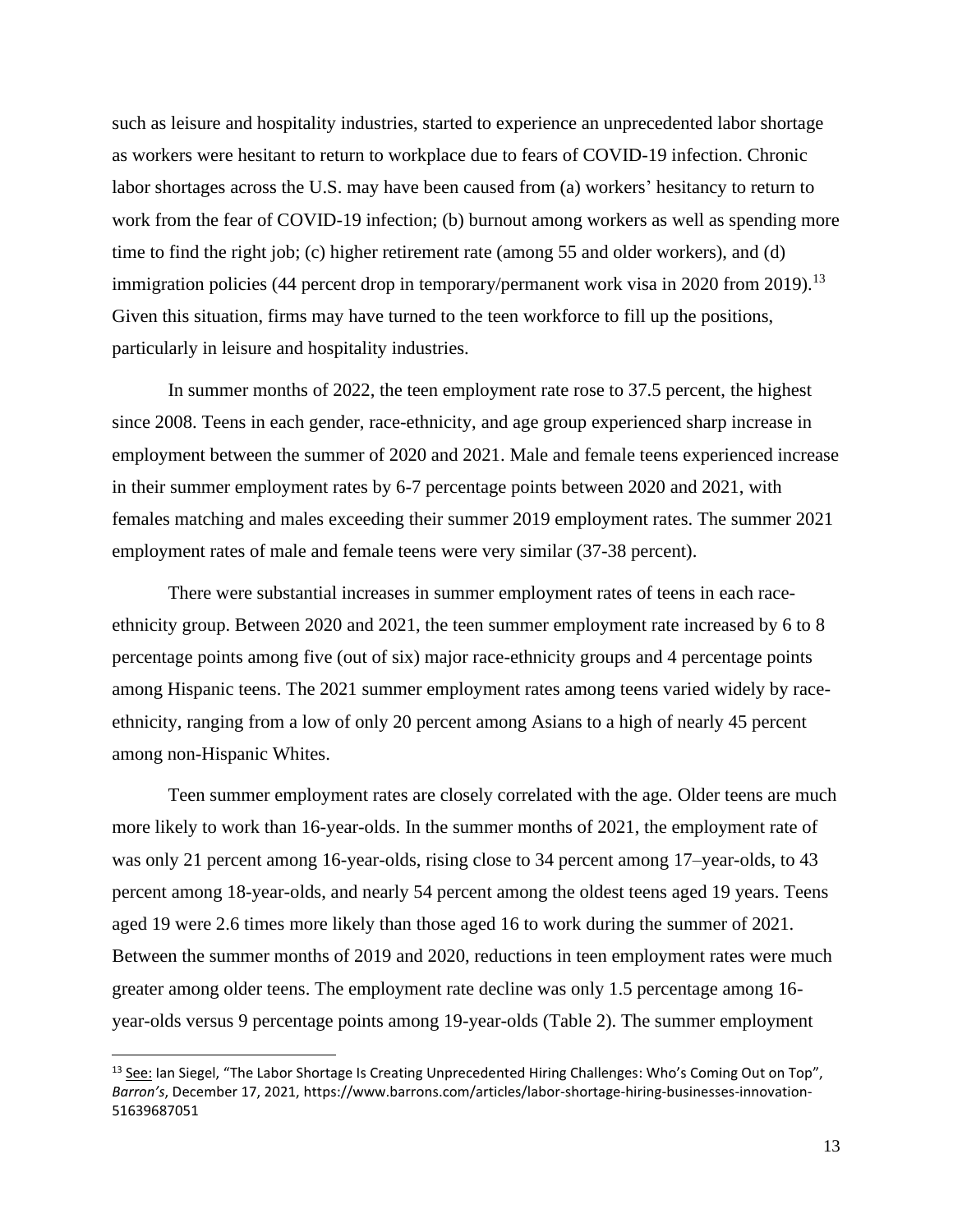rate rebounded sharply by age of teens between 2020 and 2021, ranging from an increase of about 3 percentage points among 16-year-olds to about 8 percentage points among 19-year-olds.

|                          | E/P Ratio<br><b>Absolute Change</b> |      |      |         |       |        |
|--------------------------|-------------------------------------|------|------|---------|-------|--------|
|                          |                                     |      |      | 2019-   | 2020- | 2019-  |
| Group                    | 2019                                | 2020 | 2021 | 2020    | 2021  | 2021   |
| All                      | 37.0                                | 31.1 | 37.5 | $-5.9$  | 6.4   | 0.5    |
| <b>Gender</b>            |                                     |      |      |         |       |        |
| Male                     | 36.8                                | 30.9 | 37.8 | $-5.9$  | 6.9   | 1.0    |
| Female                   | 37.3                                | 31.3 | 37.3 | $-6.0$  | 6.0   | 0.0    |
| <b>Race-Ethnic Group</b> |                                     |      |      |         |       |        |
| White                    | 43.8                                | 37.1 | 44.8 | $-6.7$  | 7.7   | 1.0    |
| <b>Black</b>             | 28.9                                | 24.1 | 30.3 | $-4.8$  | 6.2   | 1.4    |
| Asian                    | 21.6                                | 13.6 | 20.4 | $-8.0$  | 6.8   | $-1.2$ |
| Hispanic                 | 31.0                                | 26.7 | 30.6 | $-4.3$  | 3.9   | $-0.4$ |
| Native American          | 32.1                                | 21.3 | 26.9 | $-10.8$ | 5.7   | $-5.2$ |
| <b>All Other Races</b>   | 36.3                                | 27.2 | 34.3 | $-9.1$  | 7.1   | $-1.9$ |
| Age                      |                                     |      |      |         |       |        |
| 16                       | 19.7                                | 18.2 | 21.0 | $-1.5$  | 2.8   | 1.4    |
| 17                       | 30.7                                | 26.6 | 33.9 | $-4.2$  | 7.3   | 3.1    |
| 18                       | 43.7                                | 36.5 | 43.2 | $-7.2$  | 6.7   | $-0.5$ |
| 19                       | 55.0                                | 45.9 | 53.8 | $-9.1$  | 7.9   | $-1.3$ |

Table 2: Trends in Summer Employment Rates of 16- to 19-Year-Old Teens in 2019, 2020, and 2021 by Gender, Race-Ethnicity, and Age, U.S. (Summer Months Averages, Not Seasonally Adjusted)

Source: Current Population Surveys (CPS) public use data files, 2019, 2020, and 2021, U.S. Census Bureau; tabulations by Center for Labor Markets and Policy, Drexel University.

## <span id="page-15-0"></span>Family Income

Teen employment rates vary considerably by the level of family income. Teens from low-income families are least likely to work while teens in affluent households have a much higher likelihood of working in the summer months. Teens from very low-income families (annual incomes less than \$20,000) were least likely to work during the summer months. During 2020, teens from very low-income families (annual incomes less than \$20,000) were only a little more than half as likely to work in the summer months as their more affluent counterparts who lived in families with annual incomes between \$75,000 and \$150,000.

In the summer months of 2021, the teen employment rate rose steadily with the level of family income, rising from about 29 percent for teens from families with annual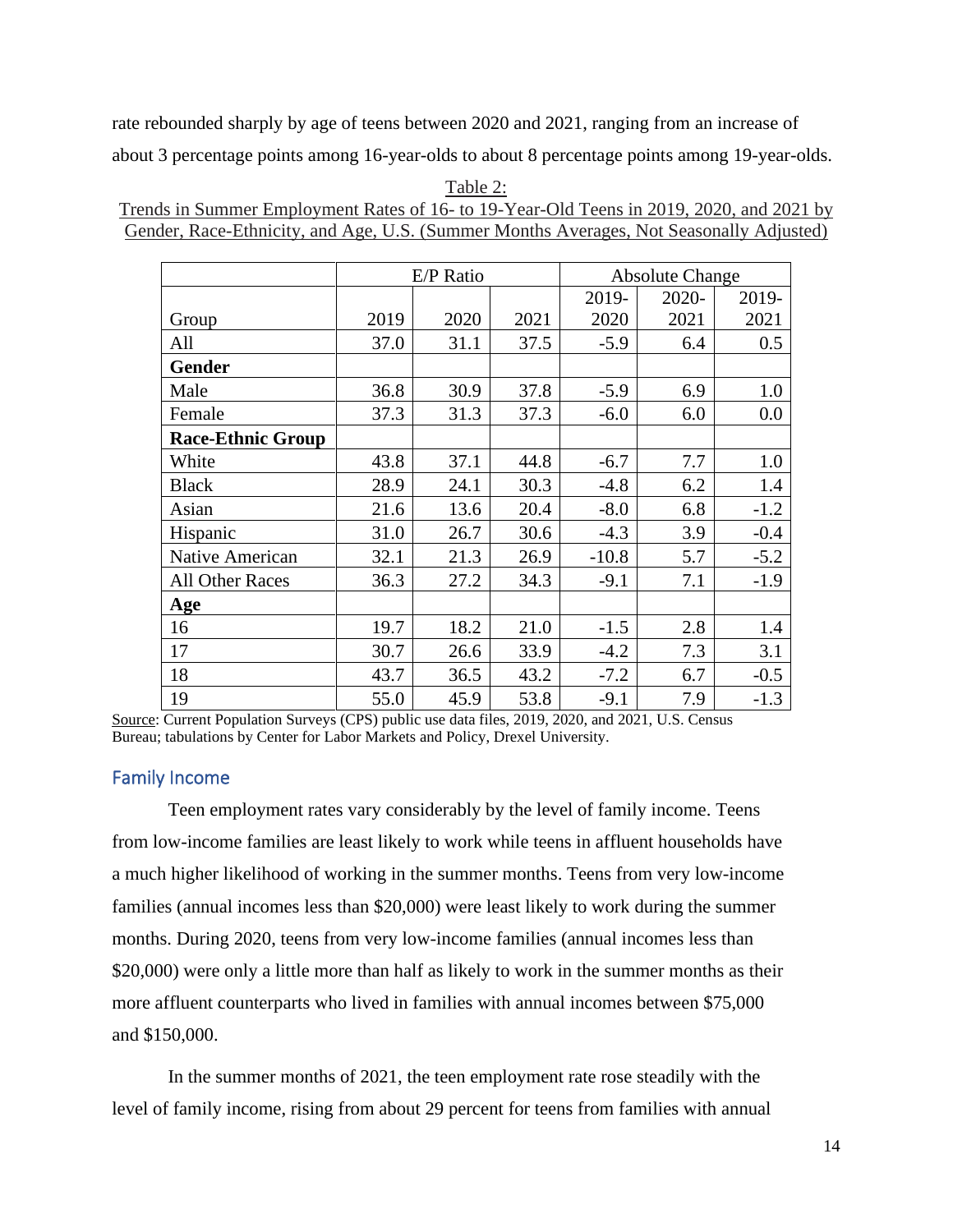incomes under \$20,000 and between \$20,000 and \$39,999 to a high of 43.6 percent among teens in families with incomes between \$100,000 and \$149,999 per year and 43.2 percent among their counterparts with family incomes of \$150,000 or higher.

| Table 3:                                                                               |
|----------------------------------------------------------------------------------------|
| Trends in Summer Employment Rates of 16-to 19-Year-Olds Between 2019 to 2021 by Family |
| Income Levels, U.S. (Summer Months Averages, Not Seasonally Adjusted)                  |

|                            |      | E-P Ratio |      | <b>Absolute Change</b> |       |        |  |
|----------------------------|------|-----------|------|------------------------|-------|--------|--|
|                            |      |           |      | 2019-                  | 2020- | 2019-  |  |
| <b>Family Income Level</b> | 2019 | 2020      | 2021 | 2020                   | 2021  | 2021   |  |
| Under \$20,000             | 27.5 | 19.4      | 28.6 | $-8.2$                 | 9.3   | 1.1    |  |
| \$20,000-39,999            | 33.4 | 23.0      | 28.5 | $-10.4$                | 5.5   | $-5.0$ |  |
| \$40,000-\$59,999          | 33.1 | 30.4      | 38.0 | $-2.7$                 | 7.6   | 4.9    |  |
| \$60,000-\$74,999          | 39.3 | 30.0      | 36.1 | $-9.4$                 | 6.2   | $-3.2$ |  |
| \$75,000-\$99,999          | 40.2 | 33.5      | 40.5 | $-6.7$                 | 7.0   | 0.4    |  |
| \$100,000-\$149,99         | 43.3 | 36.7      | 43.6 | $-6.6$                 | 7.0   | 0.3    |  |
| $$150,000+$                | 40.3 | 36.3      | 43.2 | $-3.9$                 | 6.8   | 2.9    |  |

Source: Current Population Surveys (CPS) public use data files, 2019, 2020, and 2021, U.S. Census Bureau; tabulations by Center for Labor Markets and Policy, Drexel University.

Teens in every family income group experienced a decline in summer employment rates between 2019 and 2020. The size of the decline ranges from 10 percentage points among teens in \$20,000-\$39,999 family income category to about 3 percentage points among teens in \$40,000-\$59,999 family income category (Table 3).

The summer of 2021 saw a reversal in teen employment rates that rose sharply for teens in each of the seven family income groups from their lows in 2020. The largest increase in summer employment rate between 2020 and 2021 was observed for teens in the lowest family income level (under \$20,000). Teens in this family group experienced summer employment rate increase of 9.3 percentage points between 2020 and 2021. Teens in the remaining six family income groups saw increases of 5.5 and 7.6 percentage points in their summer employment rates between 2020 and 2021.

## <span id="page-16-0"></span>**Teen Summer Employment Rates Across States in 2021**

Teen summer employment rates were characterized by high degree of variations across the states. Table 4 displays a ranking of states by the teen employment rate in the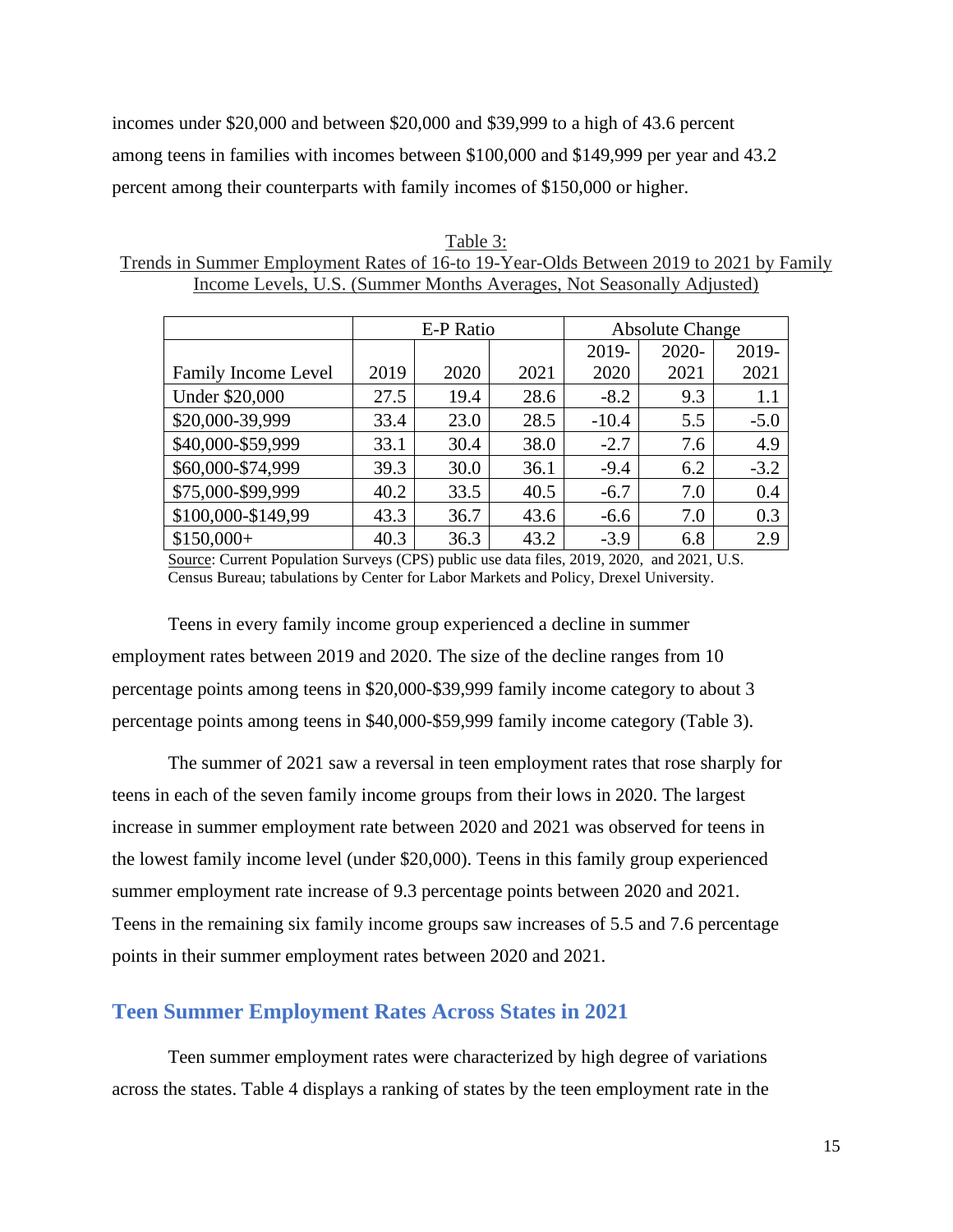summer of 2021. Teens living in New Hampshire, Maine, Wisconsin, South Dakota, North Dakota, Nebraska, Minnesota, Montana, Wyoming, and Pennsylvania had the highest employment rate in summer months of 2021. Many of these states have also consistently led the nation in teen employment for many years.

The top five states with the highest teen employment rate in 2021 were New Hampshire (61.1%), Maine (59.91%), Wisconsin (59.8%), South Dakota (56.0%), and North Dakota (54.8%). Together these states had an average teen summer employment rate of 58 percent. In contrast, the five states with the lowest teen summer employment rates were Hawaii (29.7%), New York (28.6%), California (27.5%), District of Columbia (27.3%), and New Jersey (26.2%). Together, these states had a teen summer employment rate that averaged about 27.9 percent in 2021, less than half the summer employment rate of teens in the top five states.

Table 4: Ranking of Employment Rates of Teens in Summer Months of 2021 by State (Summer Month Averages, Not Seasonally Adjusted)

|                |               | E/P   |      |                     | E/P   |
|----------------|---------------|-------|------|---------------------|-------|
| Rank           | <b>State</b>  | Ratio | Rank | <b>State</b>        | Ratio |
| 1              | New Hampshire | 61.1  | 27   | Missouri            | 41.9  |
| $\overline{2}$ | Maine         | 59.9  | 28   | Iowa                | 41.8  |
| 3              | Wisconsin     | 59.8  | 29   | Indiana             | 40.7  |
| $\overline{4}$ | South Dakota  | 56.0  | 30   | Illinois            | 40.0  |
| 5              | North Dakota  | 54.8  | 31   | North Carolina      | 38.7  |
| 6              | Nebraska      | 54.6  | 32   | Arizona             | 38.7  |
| 7              | Minnesota     | 53.4  | 33   | Washington          | 38.5  |
| 8              | Montana       | 52.4  | 34   | Michigan            | 38.5  |
| 9              | Wyoming       | 52.0  |      | <b>U.S. Average</b> | 37.5  |
| 10             | Pennsylvania  | 51.2  | 35   | Kentucky            | 36.6  |
| 11             | <b>Kansas</b> | 51.1  | 36   | Nevada              | 34.7  |
| 12             | Idaho         | 51.1  | 37   | Arkansas            | 34.6  |
| 13             | Delaware      | 49.5  | 38   | New Mexico          | 34.5  |
| 14             | Utah          | 49.4  | 39   | Connecticut         | 33.3  |
| 15             | Maryland      | 49.3  | 40   | Mississippi         | 32.7  |
| 16             | Colorado      | 48.7  | 41   | Georgia             | 32.3  |
| 17             | Rhode Island  | 47.4  | 42   | Alabama             | 31.3  |
| 18             | Vermont       | 47.3  | 43   | Louisiana           | 30.8  |
| 19             | Virginia      | 45.9  | 44   | Texas               | 30.7  |
| 20             | Tennessee     | 44.8  | 45   | Florida             | 30.3  |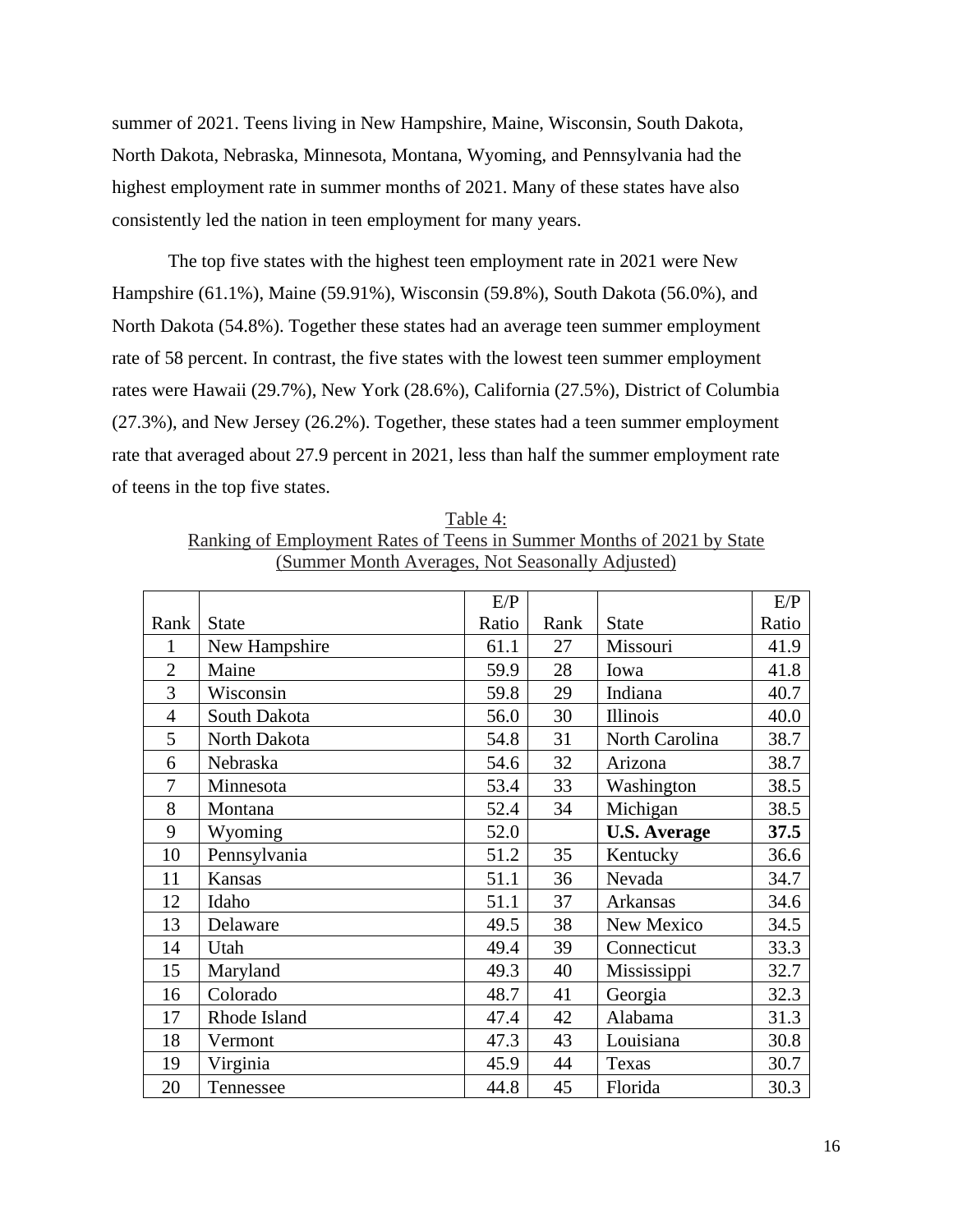|      |                | E/P   |      |                   | E/P   |
|------|----------------|-------|------|-------------------|-------|
| Rank | <b>State</b>   | Ratio | Rank | <b>State</b>      | Ratio |
| 21   | Massachusetts  | 44.5  | 46   | Oregon            | 30.1  |
| 22   | South Carolina | 43.8  | 47   | Hawaii            | 29.7  |
| 23   | Ohio           | 43.6  | 48   | New York          | 28.6  |
| 24   | West Virginia  | 43.5  | 49   | California        | 27.5  |
| 25   | Oklahoma       | 43.1  | 50   | Dist. of Columbia | 27.3  |
| 26   | Alaska         | 42.2  | 51   | New Jersey        | 26.2  |

Source: Current Population Surveys (CPS) public use data files, 2021, U.S. Census Bureau; tabulations by Center for Labor Markets and Policy, Drexel University.

## <span id="page-18-0"></span>**Teen Summer Employment Gain Across States Between 2020 and 2021**

Between 2020 and 2021, forty-six states experienced gains in teen employment rates. (Table 5). Teens in five states (New Jersey, Oregon, Iowa, Missouri, and Alabama) experienced a decline in the teen summer employment rate between 2020 and 2021. The summer employment rate of teens in Alabama was 9.5 percentage points lower in 2021 than in 2020. It should be noted that Alabama teens experienced gains in summer employment between 2019 and 2020. In the remaining four states (that had lower summer teen employment rate in 2021 than in 2020), the size of the employment rate decline was in the 1.6 to 4.8 percentage points range. Among the 46 states with gains in teen summer employment rates between 2020 and 2021, Rhode Island, West Virginia, Delaware, Maryland, and South Carolina recorded the largest gains, in the range of 15-22 percentage points. Teens in Ohio, Idaho, Kansas, Georgia, and Connecticut experienced summer employment rate gains ranging from 0.2 to 2.7 percentage points between 2020 and 2021.

Table 5: Ranking of States by Absolute Change in Teen Summer Employment Rate over the 2020 and 2021, (Summer Months Averages, Not Seasonally Adjusted Numbers in Percent)

|                |                |      |      | Absolute |      |               |      |      | Absolute |
|----------------|----------------|------|------|----------|------|---------------|------|------|----------|
| Rank           | <b>State</b>   | 2020 | 2021 | Change   | Rank | <b>State</b>  | 2020 | 2021 | Change   |
|                | Rhode Island   | 25.7 | 47.4 | 21.8     | 27   | Massachusetts | 36.5 | 44.5 | 8.0      |
| $\overline{2}$ | West Virginia  | 25.2 | 43.5 | 18.3     | 28   | Alaska        | 34.9 | 42.2 | 7.2      |
| 3              | Delaware       | 32.2 | 49.5 | 17.3     | 29   | Arizona       | 31.9 | 38.7 | 6.8      |
| $\overline{4}$ | Maryland       | 33.9 | 49.3 | 15.3     | 30   | California    | 21.0 | 27.5 | 6.5      |
| 5              | South Carolina | 28.7 | 43.8 | 15.0     | 31   | Mississippi   | 26.7 | 32.7 | 6.0      |
| 6              | New Hampshire  | 47.9 | 61.1 | 13.2     | 32   | Louisiana     | 24.9 | 30.8 | 5.9      |
| 7              | Oklahoma       | 30.4 | 43.1 | 12.7     | 33   | Montana       | 46.8 | 52.4 | 5.6      |
| 8              | Wisconsin      | 47.5 | 59.8 | 12.2     | 34   | Arkansas      | 30.4 | 34.6 | 4.2      |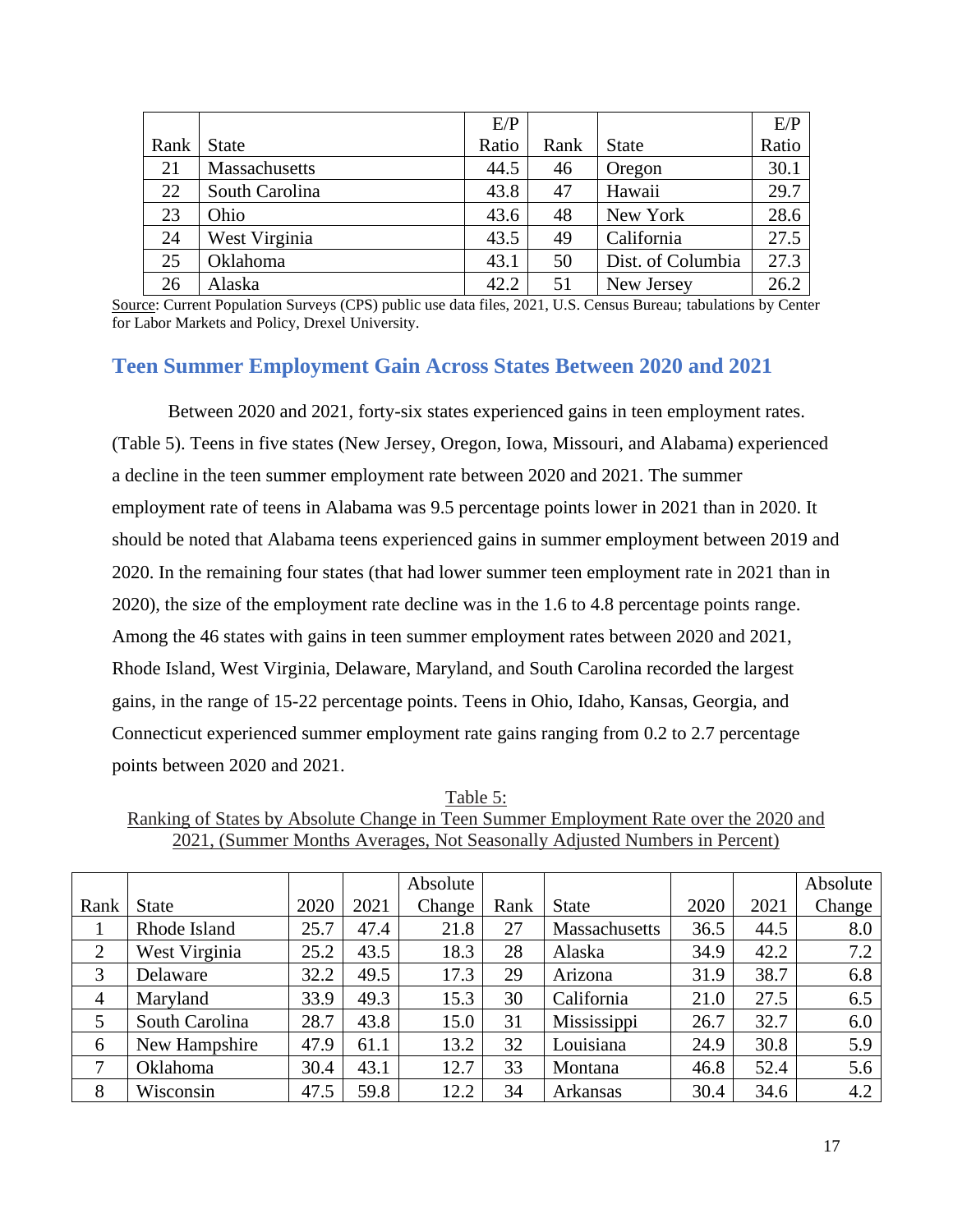|      |                   |      |      | Absolute |      |              |      |      | Absolute |
|------|-------------------|------|------|----------|------|--------------|------|------|----------|
| Rank | <b>State</b>      | 2020 | 2021 | Change   | Rank | <b>State</b> | 2020 | 2021 | Change   |
| 9    | Pennsylvania      | 39.1 | 51.2 | 12.1     | 35   | Nebraska     | 50.4 | 54.6 | 4.1      |
| 10   | Maine             | 47.9 | 59.9 | 11.9     | 36   | Nevada       | 30.7 | 34.7 | 4.0      |
| 11   | Dist. of Columbia | 16.0 | 27.3 | 11.3     | 37   | Indiana      | 36.9 | 40.7 | 3.8      |
| 12   | New Mexico        | 23.5 | 34.5 | 11.0     | 38   | Vermont      | 43.5 | 47.3 | 3.8      |
| 13   | Tennessee         | 34.1 | 44.8 | 10.7     | 39   | Texas        | 27.2 | 30.7 | 3.5      |
| 14   | Wyoming           | 41.2 | 52.0 | 10.7     | 40   | Minnesota    | 50.1 | 53.4 | 3.3      |
| 15   | Virginia          | 35.4 | 45.9 | 10.5     | 41   | Utah         | 46.4 | 49.4 | 3.0      |
| 16   | North Carolina    | 28.3 | 38.7 | 10.5     | 42   | Ohio         | 40.9 | 43.6 | 2.7      |
| 17   | Florida           | 19.9 | 30.3 | 10.4     | 43   | Idaho        | 48.9 | 51.1 | 2.2      |
| 18   | Illinois          | 30.2 | 40.0 | 9.7      | 44   | Kansas       | 48.9 | 51.1 | 2.2      |
| 19   | Colorado          | 39.1 | 48.7 | 9.6      | 45   | Georgia      | 31.7 | 32.3 | 0.7      |
| 20   | Kentucky          | 26.9 | 36.6 | 9.6      | 46   | Connecticut  | 33.1 | 33.3 | 0.2      |
| 21   | Washington        | 28.9 | 38.5 | 9.6      | 47   | New Jersey   | 27.8 | 26.2 | $-1.6$   |
| 22   | North Dakota      | 45.5 | 54.8 | 9.2      | 48   | Oregon       | 33.9 | 30.1 | $-3.7$   |
| 23   | Hawaii            | 20.7 | 29.7 | 9.0      | 49   | Iowa         | 46.0 | 41.8 | $-4.1$   |
| 24   | South Dakota      | 47.2 | 56.0 | 8.8      | 50   | Missouri     | 46.8 | 41.9 | $-4.8$   |
| 25   | Michigan          | 30.1 | 38.5 | 8.3      | 51   | Alabama      | 40.8 | 31.3 | $-9.5$   |
| 26   | New York          | 20.6 | 28.6 | 8.0      |      | U.S. Average | 31.1 | 37.5 | 6.4      |

Source: Current Population Surveys (CPS) public use data files, 2020 and 2021, U.S. Census Bureau; tabulations by Center for Labor Markets and Policy, Drexel University.

The teen summer jobs losses between 2019 and 2020 that were primarily associated with the COVID-19 pandemic varied quite sharply across states. Indeed, a small number of states experienced no decline in the teen employment rate between the summers of 2019 and 2020 (Table 5). In four states (Mississippi, Nebraska, Nevada, and North Carolina), the teen summer employment rate between 2019 and 2020 was flat. In contrast, five states (Kansas, New Jersey, Virginia, Georgia, and Alabama) experienced summer teen employment rate gains of 2-5 percentage points. However, the teen summer employment rate declined in most states between 2019 and 2020. The size of the decline was quite large in several states. Sixteen states experienced double-digit declines. Among states with the largest declines were Rhode Island (- 20.1 percentage points), Kentucky (-19.5 percentage points), Michigan (-15.8 percentage points), Maine (-14.3 percentage points), and New Hampshire (-13.8 percentage points). Appendix Table A-1 displays teen summer employment rates for each state in 2019 and 2020.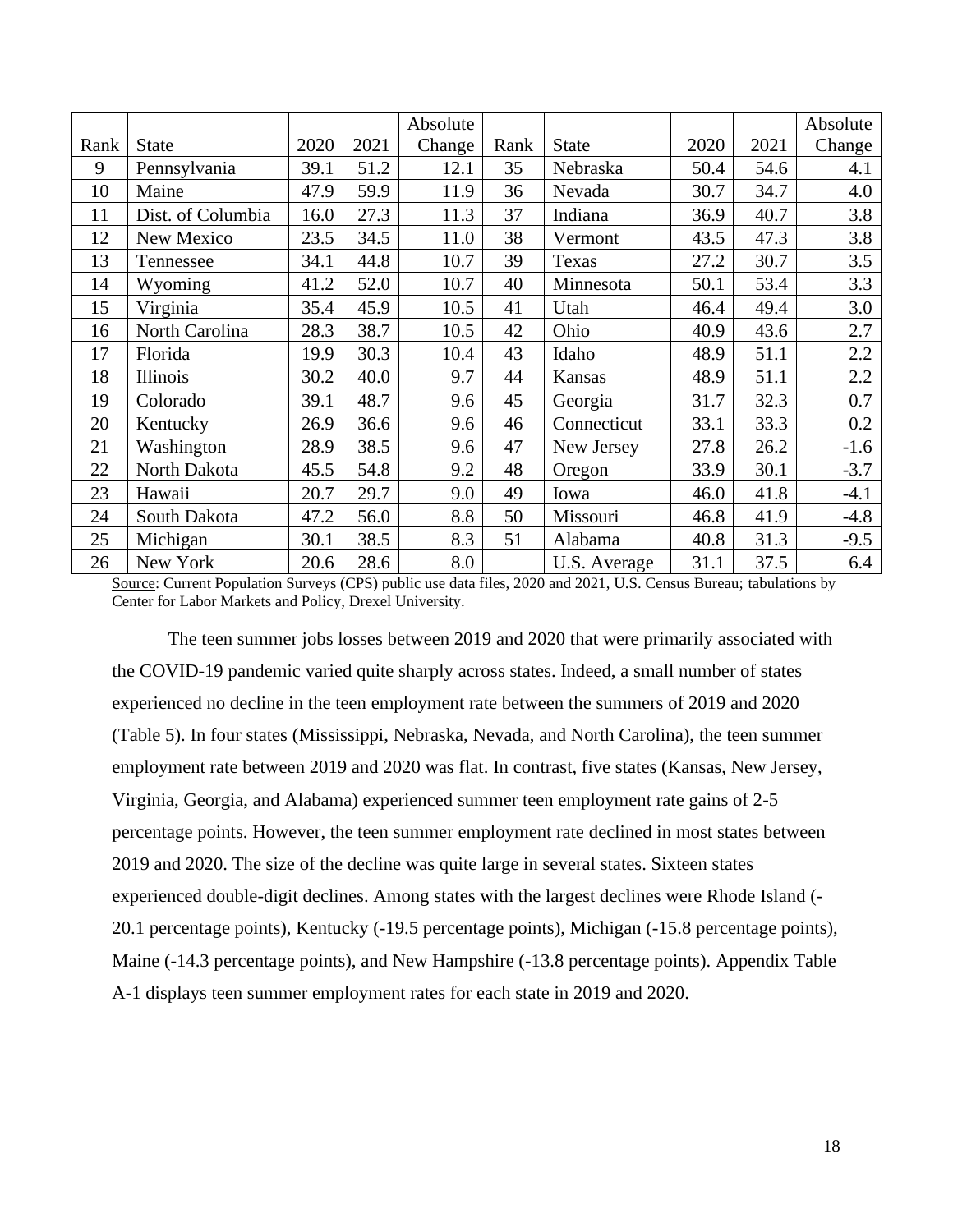## <span id="page-20-0"></span>**Do Teens Want to Work in Summer?**

The declining trend in teen employment in the summer as well as year-round has raised questions about the employment desire of teens. Some argue that more teens are opting for school-related activities than work in the summer months.<sup>14</sup> Indeed, the school enrollment rate among teens in the month of July has increased by 18 percentage points since 2000.<sup>15</sup> Nonetheless, our analysis of CPS data reveals a strong desire for work among teenagers.<sup>16</sup>

The labor market problems of American teens in the summer months of 2021 were sharply lower than in summer months of 2020. The numbers of teens in the labor force increased, their employment level increased, and their unemployment and underemployment problems declined between 2020 and 2021 (Table 6). It should be noted that the labor market problems among teens (in summer and year-round) such as unemployment, hidden unemployment, and underemployment are higher than those observed for any other age group (see Appendix Chart A-1). In the summer months of 2021, 810,000 million teens were 'officially' unemployed, another 313,000 wanted to work full-time, but held part-time positions because they could not find full-time work, and an additional 764,000 teens wanted to work but had stopped their job search (Table 6). The latter group is frequently called the labor force reserve. The combined pool of the three groups of underutilized teens was nearly 1.887 million. This means that 24 percent of the adjusted teen labor force (labor force + labor force reserve) was underutilized during the summer months of 2021, sharply lower than in summer months of 2020 (37.1 percent). As noted above, the rate of labor force underutilization is typically higher among teens than workers in other age groups. These findings suggest that, despite some claims to the contrary, a large number of teens do have a strong desire to work in the summer months but are unsuccessful in either finding sufficient hours of work or finding any work at all.

<sup>&</sup>lt;sup>14</sup> See: (i) Jeff Clabaugh, Why Teens Don't Want Summer Jobs? *Washington Business Journal*, April 21, 2015; (ii) Catey Hill, American Teens Don't Want to Work, *MarketWatch*, August 4, 2014. https://www.marketwatch.com/story/american-teens-dont-want-to-work-2014-05-01

<sup>&</sup>lt;sup>15</sup> Our analysis of CPS public use files for 1999-2000 and 2018-2019 show that July month school enrollment rate among U.S. teens increased from 26.9 percent in 1999-2000 to 45.6 percent in 2018-2019.

<sup>16</sup> Paul Harrington and Ishwar Khatiwada, "US Teens Want to Work," Communities & Banking, Vol. 27, no. 2, Spring 2016, Federal Reserve Bank of Boston, [https://www.bostonfed.org/commdev/c&b/2016/spring/US-Teens-](https://nam10.safelinks.protection.outlook.com/?url=https%3A%2F%2Fwww.bostonfed.org%2Fcommdev%2Fc%26b%2F2016%2Fspring%2FUS-Teens-Want-to-Work.pdf&data=04%7C01%7Cpeh32%40drexel.edu%7Ce66877873734460d78e608d91c7b2faf%7C3664e6fa47bd45a696708c4f080f8ca6%7C0%7C0%7C637572137668011640%7CUnknown%7CTWFpbGZsb3d8eyJWIjoiMC4wLjAwMDAiLCJQIjoiV2luMzIiLCJBTiI6Ik1haWwiLCJXVCI6Mn0%3D%7C1000&sdata=nYcmmuCNnnex0147x6ICyQHM4Lu5nzlpDKiZtSVA6YY%3D&reserved=0)[Want-to-Work.pdf](https://nam10.safelinks.protection.outlook.com/?url=https%3A%2F%2Fwww.bostonfed.org%2Fcommdev%2Fc%26b%2F2016%2Fspring%2FUS-Teens-Want-to-Work.pdf&data=04%7C01%7Cpeh32%40drexel.edu%7Ce66877873734460d78e608d91c7b2faf%7C3664e6fa47bd45a696708c4f080f8ca6%7C0%7C0%7C637572137668011640%7CUnknown%7CTWFpbGZsb3d8eyJWIjoiMC4wLjAwMDAiLCJQIjoiV2luMzIiLCJBTiI6Ik1haWwiLCJXVCI6Mn0%3D%7C1000&sdata=nYcmmuCNnnex0147x6ICyQHM4Lu5nzlpDKiZtSVA6YY%3D&reserved=0).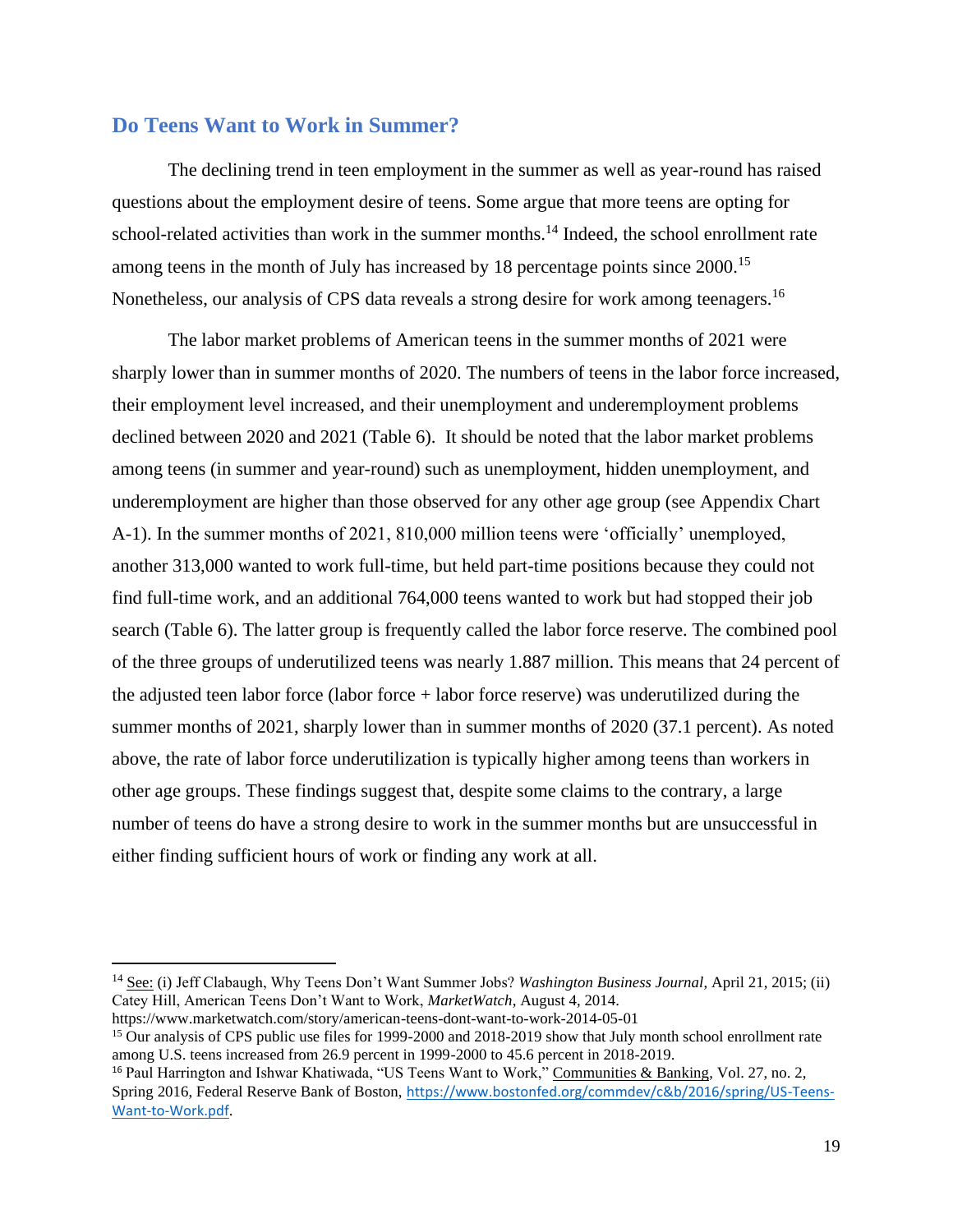|                                   |        |        |        | Absolute | Absolute |
|-----------------------------------|--------|--------|--------|----------|----------|
|                                   |        |        |        | Change,  | Change,  |
|                                   |        |        |        | 2019-    | 2020-    |
| Labor Force Status                | 2019   | 2020   | 2021   | 2020     | 2021     |
| Labor Force                       | 7,122  | 6,390  | 6,983  | $-732$   | 593      |
| Employed                          | 6,179  | 5,147  | 6,173  | $-1,032$ | 1,026    |
| Unemployed                        | 943    | 1,243  | 810    | 300      | $-433$   |
| <b>Working PT for ECN Reasons</b> | 397    | 520    | 313    | 123      | $-207$   |
| LF Reserve                        | 787    | 964    | 764    | 177      | $-200$   |
| <b>NILF</b>                       | 9,563  | 10,162 | 9,459  | 600      | $-703$   |
| <b>Underutilized Pool</b>         | 2,128  | 2,727  | 1,887  | 599      | $-840$   |
| Adj. Labor Force                  | 7,909  | 7,354  | 7,747  | $-556$   | 393      |
| Total (16-19)                     | 16,685 | 16,552 | 16,442 | $-132$   | $-110$   |
| LF Underutilization Rate          | 26.9   | 37.1   | 24.4   | 10.2     | $-12.7$  |

Table 6: Trends in Labor Market Problems of 16- to 19-Year-Olds in Summer Months of 2019, 2020, and 2021 (CPS Summer Months Averages, Not Seasonally Adjusted Numbers in 1,000s)

Source: Current Population Surveys (CPS) public use data files, 2019, 2020, and 2021, U.S. Census Bureau; tabulations by Center for Labor Markets and Policy, Drexel University. Note:\* Underutilization rate is derived by dividing underutilized pool (unemployed, underemployed, and

hidden employed (labor force reserve)) by adjusted labor force (labor force + labor force reserve).

Longer-term trends reveal that teen labor force underutilization rates during the summer months of 1999 and 2000 were between 26 and 27 percent (Chart 6). During and after the brief economic recession of 2001, the underutilization rate of teens rose to 33 percent in the summer months of 2003, and again declined to 30 percent in summer months of 2007 before the onset of the Great Recession of 2007-2009. After the Great Recession and during jobless recovery, the teen labor force underutilization rate in summer months of 2010 and 2011 reached as high 45 percent. With the overall improvement in national labor market conditions, the unemployment, hidden unemployment, and under-employment problems of teens gradually declined to just under 27 percent in the summer months of 2019 (Chart 6).

During the COVID-19 pandemic period, the teen labor force underutilization rate rose sharply to 37.1 percent in the summer of 2020, representing an increase of 10 percentage points compared to the summer of 2019. It is important to note that like their adult counterparts, the number of teens who were not active in the labor market rose sharply as the pandemic lockdowns were implemented. As the labor market condition improved by the end of 2020, the labor market outcomes of teens also improved. In the summer months of 2021, the teen underutilization rate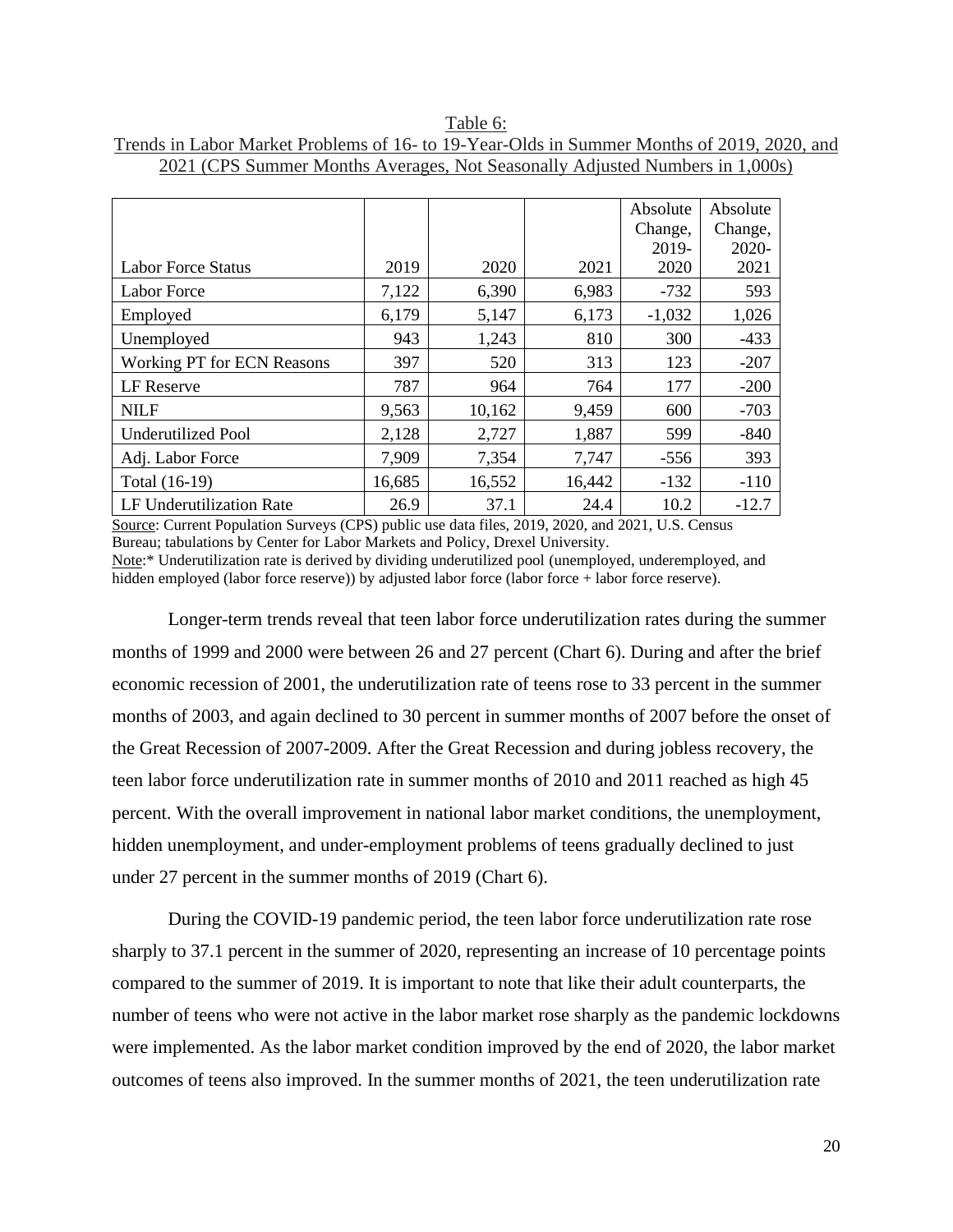dropped to 24.4 percent, representing a decline of nearly 12.7-percentage points from the high of 37 percent in the summer months of 2020 (Table 6 and Chart 6).



Chart 6: Trends in Labor Force Underutilization Rate of Teens (16- to 19-Years-Old) During Summer

Source: Current Population Surveys (CPS) public use data files, 1999 to 2020, U.S. Census Bureau; tabulations by Center for Labor Markets and Policy, Drexel University.

## <span id="page-22-0"></span>**Industry and Occupation of Teens in the Summer of 2021**

Teen summer employment is largely concentrated in few key industries and occupations. Tables 7, 8, 9, and 10 provide insights into the industries and occupations in which teens worked in the summer months of 2019, 2020, and 2021. Out of the total of 6.173 million teens employed during the summer months of 2021, about 44 percent were working in leisure and hospitality firms (including food services), 22.5 percent worked in retail trade businesses, and about 9 percent worked in educational services, healthcare and social assistance industries (including day care facilities). These three major industries employed three-quarters (75%) of all teens that worked in the summer of 2021 (Table 7).

Nationally, between 2011 and 2019, total payroll employment in leisure and hospitality, and education and health industries grew robustly rising 24 percent and 19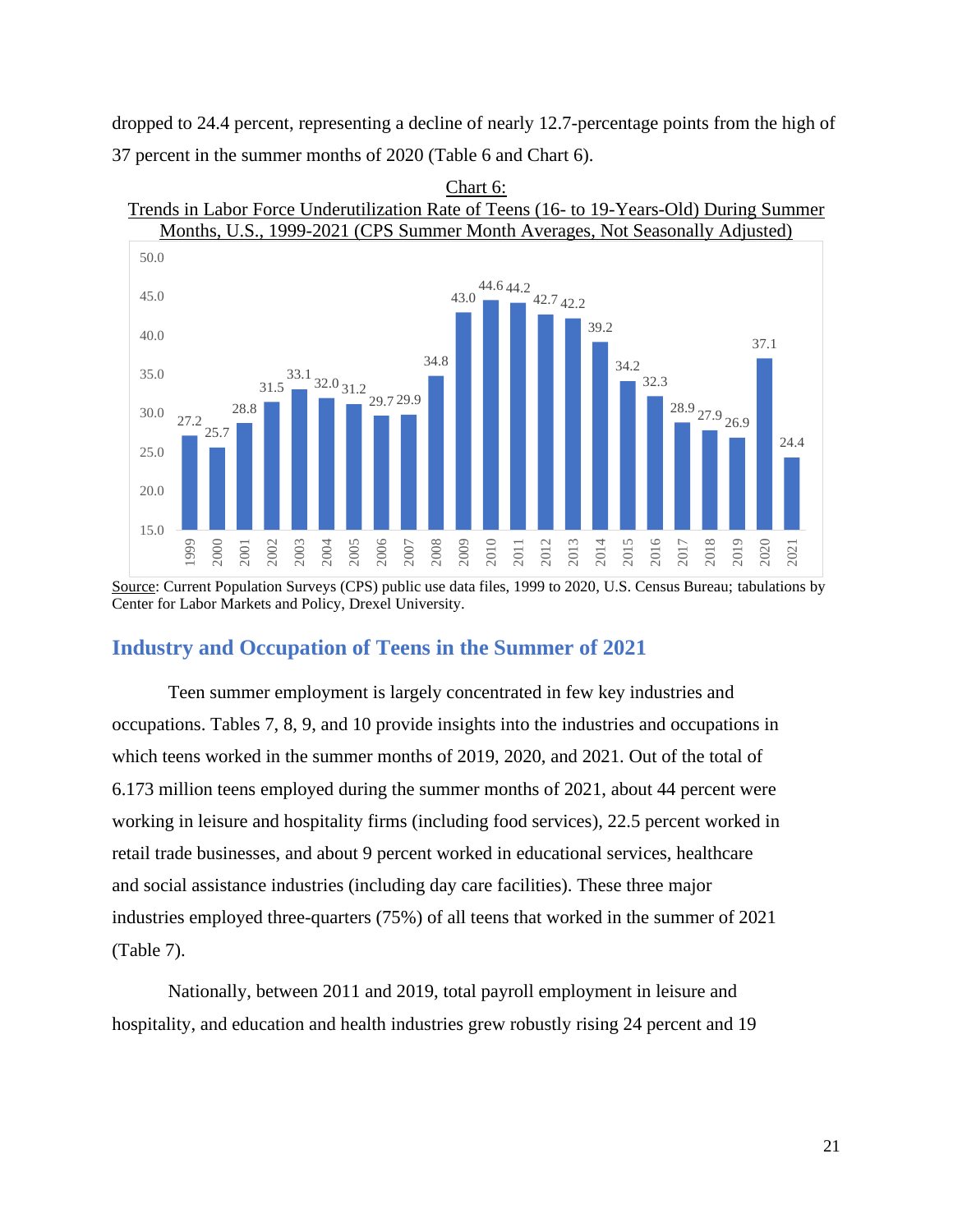percent, respectively. Growth in overall retail trade employment was much slower rising by just 6 percent over the period. $17$ 

 $T - 1.1 - 7$ 

| $1$ able $\ell$ .                                                                   |
|-------------------------------------------------------------------------------------|
| Percent Distributions of Employed Teens in Summer Months of 2019, 2020, and 2021 by |
| Major Industry (Numbers in Percent)                                                 |

| <b>Major Industry</b>                                              | 2019  | 2020  | 2021  |
|--------------------------------------------------------------------|-------|-------|-------|
| Agriculture, forestry, fishing, and hunting                        | 2.2   | 2.2   | 1.4   |
| Construction                                                       | 4.3   | 4.9   | 3.9   |
| Manufacturing                                                      | 4.5   | 2.8   | 4.0   |
| Wholesale trade                                                    | 0.6   | 1.0   | 0.8   |
| Retail trade                                                       | 19.2  | 23.4  | 22.5  |
| Transportation, warehousing, and utilities                         | 2.0   | 2.7   | 3.6   |
| Information                                                        | 1.4   | 0.6   | 0.8   |
| Finance, insurance, and real estate                                | 1.4   | 1.5   | 1.3   |
| Professional, scientific, management, administrative and waste     |       |       |       |
| management services                                                | 5.3   | 5.6   | 5.0   |
| Educational services, healthcare, and social assistance            | 10.6  | 8.8   | 8.9   |
| Arts, entertainment, recreation, accommodations, and food services | 41.7  | 41.3  | 43.7  |
| Other services                                                     | 5.3   | 4.3   | 3.5   |
| Public administration                                              | 1.4   | 0.9   | 0.6   |
| Total Employed (In 1,000s)                                         | 6,179 | 5,147 | 6,173 |

Source: Current Population Surveys (CPS) public use data files, 2019, 2020, and 2021, U.S. Census Bureau; tabulations by Center for Labor Markets and Policy, Drexel University.

The pandemic lockdowns resulted in very sharp job losses in the nation's leisure and hospitality industries where about 42 percent of teens worked in the prior summer (2019). Summer employment in firms like eating and drinking establishments, sports, entertainment, and recreational facilities, museums, and similar kinds of business that make up the leisure and hospitality sector fell by nearly one-quarter as a result of the lockdowns (Table 8). Job losses in retail trade (-5 percent) were more modest (although quite large by historical standards) as employment shifted from face-to-face to on-line and delivery retail firms. Summer employment in education and health services including social services such as daycare activities also experienced losses of about 5 percent (Table 8).

<sup>&</sup>lt;sup>17</sup> Employment in the retail trade industry increased from 14.675 million in 2011 to 15.616 million in 2019. In the education and health industry, employment increased from 20.322 million in 2011 to 24.162 million in 2019. Similarly, employment in the leisure and hospitality industry increased from 13.352 million in 2011 to 16.589 million in 2019.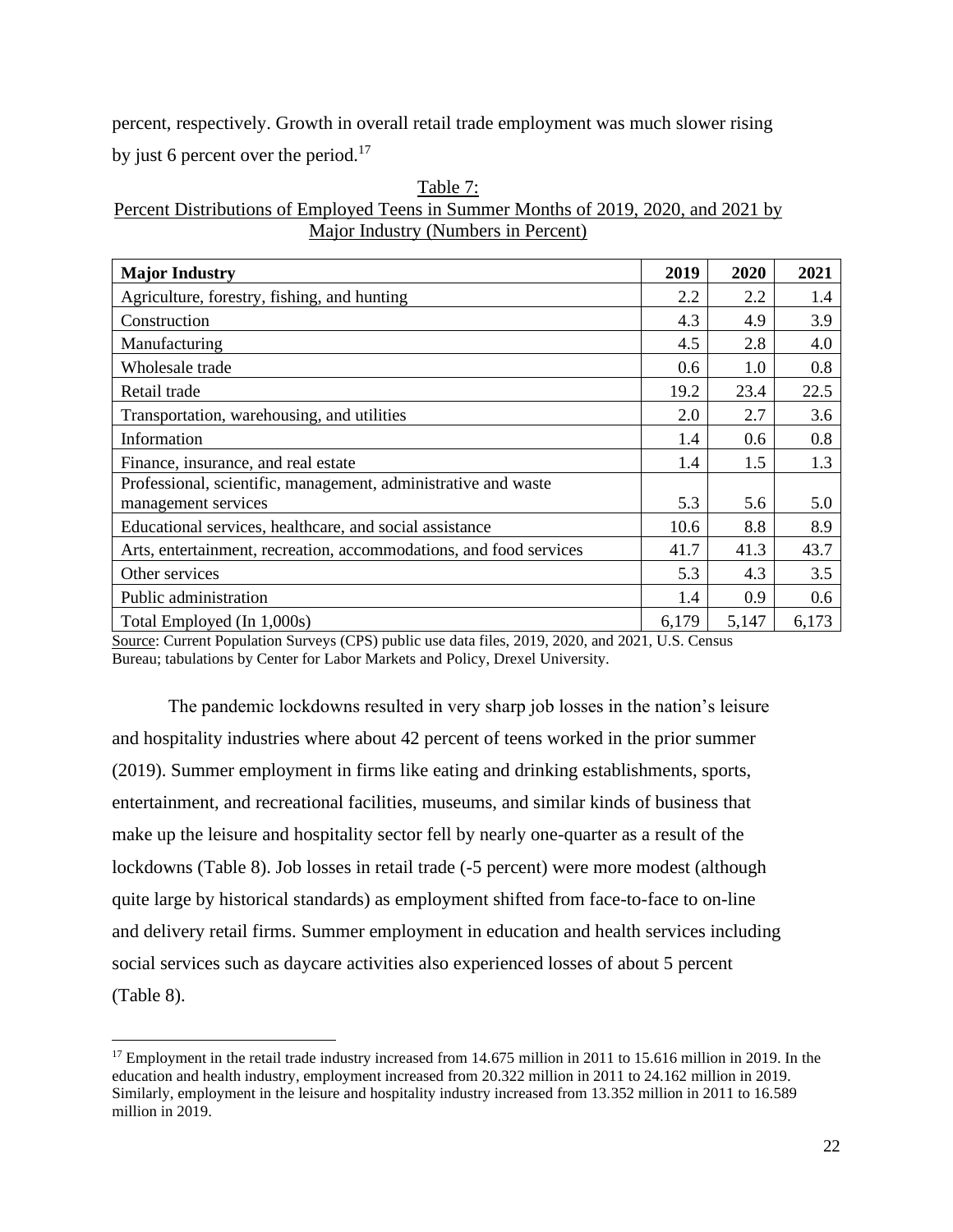A comparison of employment in these three sectors (where a majority of teens work) between the summer months of 2020 and 2021 shows sharp increases. Among these three sectors, the largest job gains between summer of 2020 and 2021 took place in the leisure and hospitality sector  $(+19.4 \text{ percent})$  followed by retail trade sector  $(+4.2 \text{ m})$ percent), and education and health services sector (+3.2 percent). However, employment levels in these three sectors during the summer months of 2021 were still below their levels before the pandemic in summer months of 2019.

Table 8: Trends in Payroll Employment Level During Summer Months of 2019, 2020, and 2021 in Selected Sectors (Seasonally Adjusted Numbers in 1,000s)

|              |         |         |         | <b>Absolute Change</b> |       |          | % Change |         |        |
|--------------|---------|---------|---------|------------------------|-------|----------|----------|---------|--------|
|              |         |         |         | 2019-                  | 2020- | 2019-    | 2019-    | 2020-   | 2019-  |
| Sector       | 2019    | 2020    | 2021    | 2020                   | 2021  | 2021     | 2020     | 2021    | 2021   |
| Total non-   |         |         |         |                        |       |          |          |         |        |
| farm         | 150,914 | 139,518 | 146,790 | $-11,395$              | 7,272 | $-4,123$ | $-7.6$   | $+5.2$  | $-2.8$ |
| Retail trade | 15,590  | 14,747  | 15,365  | $-843$                 | 618   | $-225$   | $-5.4$   | $+4.2$  | $-1.5$ |
| Education &  |         |         |         |                        |       |          |          |         |        |
| health       |         |         |         |                        |       |          |          |         |        |
| services     | 24,183  | 22,880  | 23,617  | $-1,303$               | 737   | $-566$   | $-5.4$   | $+3.2$  | $-2.4$ |
| Leisure $&$  |         |         |         |                        |       |          |          |         |        |
| hospitality  | 16,546  | 12,648  | 15,097  | $-3,898$               | 2,448 | $-1,450$ | $-23.6$  | $+19.4$ | $-9.6$ |

Source: Current Employment Statistics (CES), U.S. Bureau of Labor Statistics, tabulations by Center for Labor Markets and Policy, Drexel University.

Teen summer employment is heavily concentrated in entry-level occupations that do not require a lot of education/human capital, work experience, or on-the-job skills development. Summer employment is characterized by its short duration and high turnover rate. Employers seek teens with strong character and behavioral traits, with other human capital traits playing a much-reduced role.

During the summer of 2021, sixty-one percent of all employed teens worked in service and low-level sales positions.<sup>18</sup> The second largest share of employed teens worked in production, transportation, and material moving occupations, including route and delivery workers (11.5%), followed by office and administrative support occupations including cashier (9.1%) (Table 9). The share of teens who worked in production,

<sup>&</sup>lt;sup>18</sup> Service and low-level sales occupations include healthcare support, food preparation and support, buildings and ground cleaning, personal care and service, and low-level sales.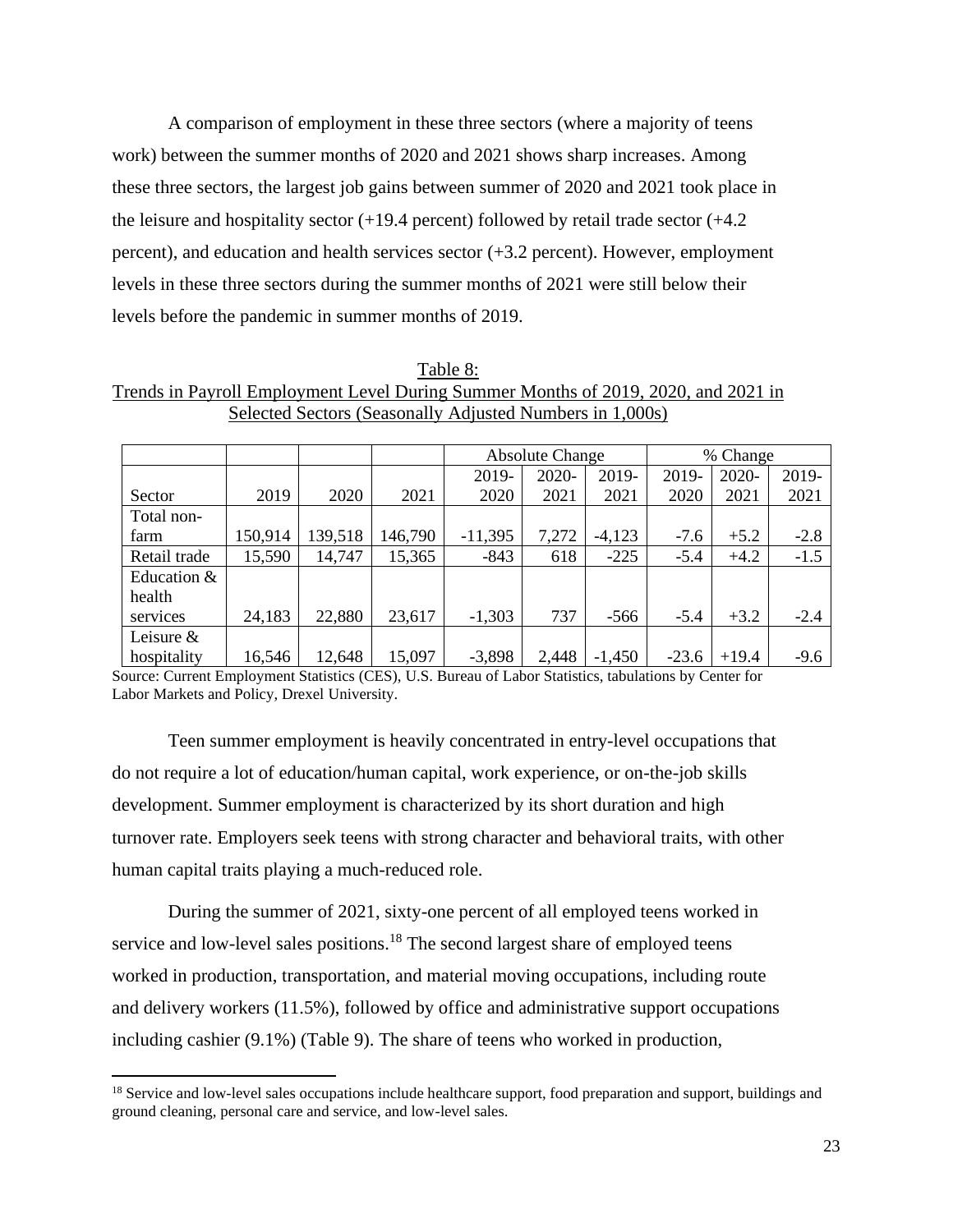transportation, and material moving occupations has increased sharply in the summers of 2020 and 2021 compared to the summer of 2019. These three major occupations accounted for about 82 percent of all employed teens across the U.S. in the summer months of 2021. The share of teens working in office and administrative occupations declined in both 2020 and 2021 compared to 2019 as cashier employment declined from state lockdowns that sharply reduced employment in this key retail trade occupation. In summer months of 2021, twelve percent of all employed teens were working in cashier occupation (Table 10).

Table 9: Percent Distribution of Employed Teens during the Summer of 2019, 2020, and 2021 by Major Occupations (Numbers in Percent)

| Major Occupation                                      | 2019  | 2020  | 2021  |
|-------------------------------------------------------|-------|-------|-------|
| Professional, technical, managerial, high-level sales | 7.4   | 6.4   | 7.1   |
| Healthcare practitioner & technical                   | 1.0   | 1.2   | 0.9   |
| Office & administrative support                       | 11.1  | 9.4   | 9.1   |
| Service & low-level sales                             | 62.4  | 60.0  | 61.4  |
| High skill blue collar                                | 9.3   | 9.5   | 8.9   |
| Production, transportation & material moving          | 7.1   | 11.6  | 11.5  |
| Farming, fishing, and forestry                        | 1.8   | 1.9   | 1.0   |
| Total Employed (In 1,000s)                            | 6,179 | 5,147 | 6,173 |

Source: Current Population Surveys (CPS) public use data files, 2019, 2020, and 2021, U.S. Census Bureau; tabulations by Center for Labor Markets and Policy, Drexel University.

Analysis of more detailed occupations of all employed teens during the summer months of 2021 found that 35 percent of all employed teens were working in the following five occupations: cashiers (12.4 percent), waiter/waitresses (7.4 percent), cooks (5.5 percent), fast food and counter workers (5.4 percent), and retail salespersons (4.8 percent). Table 10 displays the top 20 occupations of jobs held by teens during the summer of 2021. All of these occupations are low level service occupations. Sixty-nine percent of teen employment in the summer of 2021 was concentrated in these 20 occupations; considerably higher than the 18 percent share in these occupations of workers aged 20 or older. In the 1990s, teens used to work in more diverse sets of occupations, including financial institutions and public service occupations. In recent decades, however, a large majority of teens are confined to employment in a handful of low-level service occupations.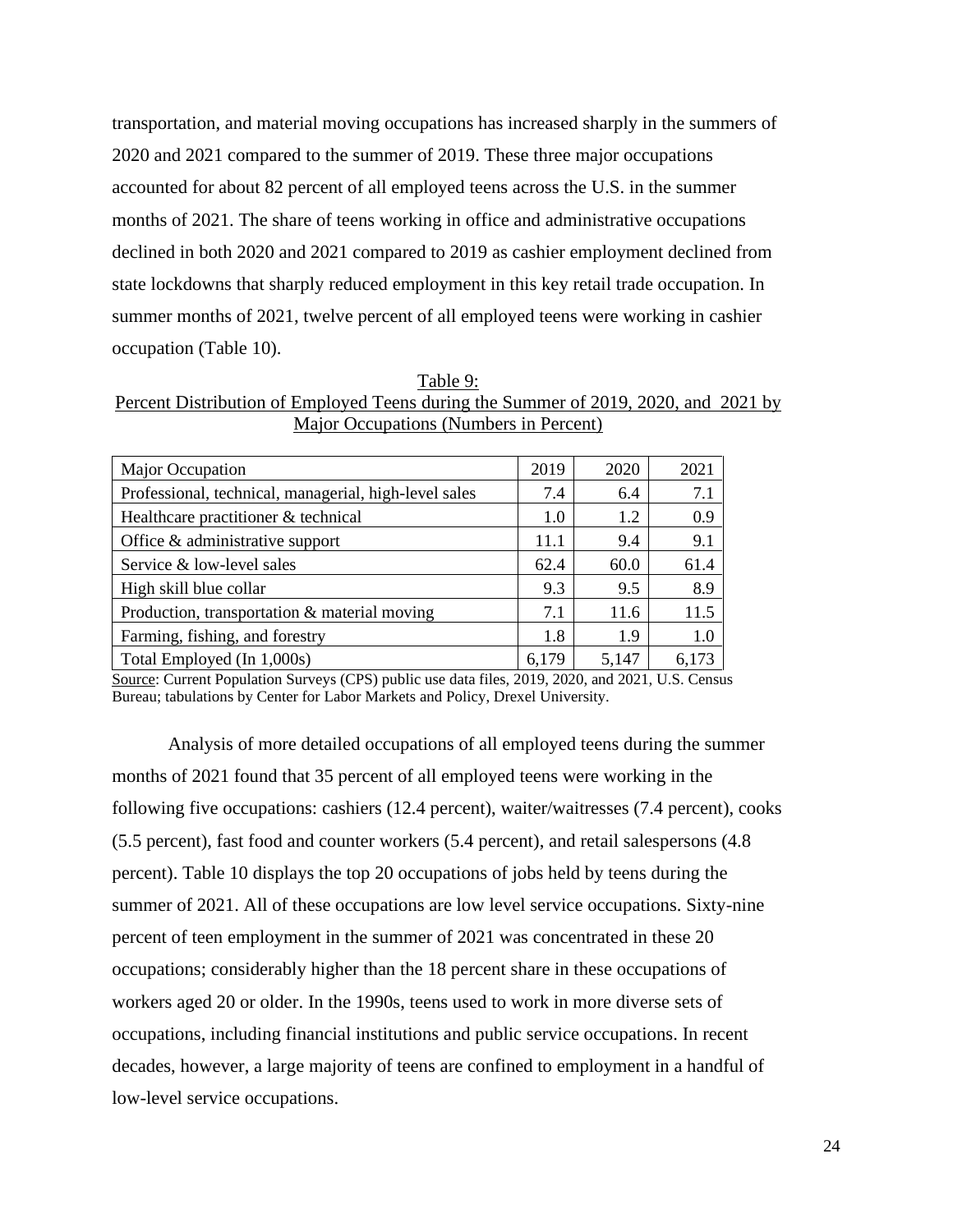|                                                      | Number    |            | % Dist. of |
|------------------------------------------------------|-----------|------------|------------|
|                                                      | of        | % Dist. of | Employed   |
|                                                      | Employed  | Employed   | 20 Years   |
| Top 20 Occupation                                    | Teens     | Teens      | and Older  |
| 41-2010 Cashiers                                     | 766,333   | 12.4       | 1.4        |
| 35-3031 Waiters and waitresses                       | 454,405   | 7.4        | 0.9        |
| 35-2010 Cooks                                        | 336,494   | 5.5        | 1.0        |
| 35-3023 Fast food and counter workers                | 335,279   | 5.4        | 0.3        |
| 41-2031 Retail salespersons                          | 293,584   | 4.8        | 1.7        |
| 43-4051 Customer service representatives             | 250,895   | 4.1        | 1.5        |
| 35-2021 Food preparation workers                     | 197,702   | 3.2        | 0.5        |
| 53-7065 Stockers and order fillers                   | 195,440   | 3.2        | 1.0        |
| 53-7062 Laborers and freight, stock, and material    |           |            |            |
| movers, handlers                                     | 195,171   | 3.2        | 1.3        |
| 35-9031 Hosts and hostesses, restaurant, lounge, and |           |            |            |
| coffee shop                                          | 168,736   | 2.7        | 0.1        |
| 33-909X Other protective service workers             | 154,063   | 2.5        | 0.0        |
| 37-3011 Landscaping and groundskeeping workers       | 144,289   | 2.3        | 0.8        |
| 47-2061 Construction laborers                        | 121,782   | 2.0        | 1.5        |
| 35-9011 Dining room and cafeteria attendants and     |           |            |            |
| bartender helpers                                    | 104,344   | 1.7        | 0.1        |
| 37-201X Janitors and building cleaners               | 102,288   | 1.7        | 1.4        |
| 39-9011 Childcare workers                            | 101,859   | 1.7        | 0.6        |
| 53-3030 Driver/sales workers and truck drivers       | 94,547    | 1.5        | 2.4        |
| 53-7064 Packers and packagers, hand                  | 86,293    | 1.4        | 0.4        |
| 31-1131 Nursing assistants                           | 74,644    | 1.2        | 0.8        |
| 39-9032 Recreation workers                           | 71,271    | 1.2        | 0.1        |
| <b>Total of above occupation</b>                     | 4,249,419 | 68.8       | 17.9       |
| <b>Total Employed</b>                                | 6,172,777 | 100.0      | 100.0      |

## Table 10: Top 20 Occupations Employing Largest Number of Teens During the Summer Months of 2021, U.S.

Source: Current Population Surveys (CPS) public use data files, 2021, U.S. Census Bureau; tabulations by Center for Labor Markets and Policy, Drexel University.

## <span id="page-26-0"></span>**The Projected Summer 2022 Job Outlook for U.S. Teens**

The U.S. economy saw a sharp rise in employment in 2021 as it was recovering from the sharp job losses during the pandemic lockdowns, adding 562,000 payroll jobs per month in 2021. Despite this rapid pace of job creation, there were 1.19 million fewer payroll jobs in April 2022 than in February of 2020, a month before the outbreak of COVID-19. Of the three sectors that typically employ teens during summer, two sectors have not recovered the jobs lost during the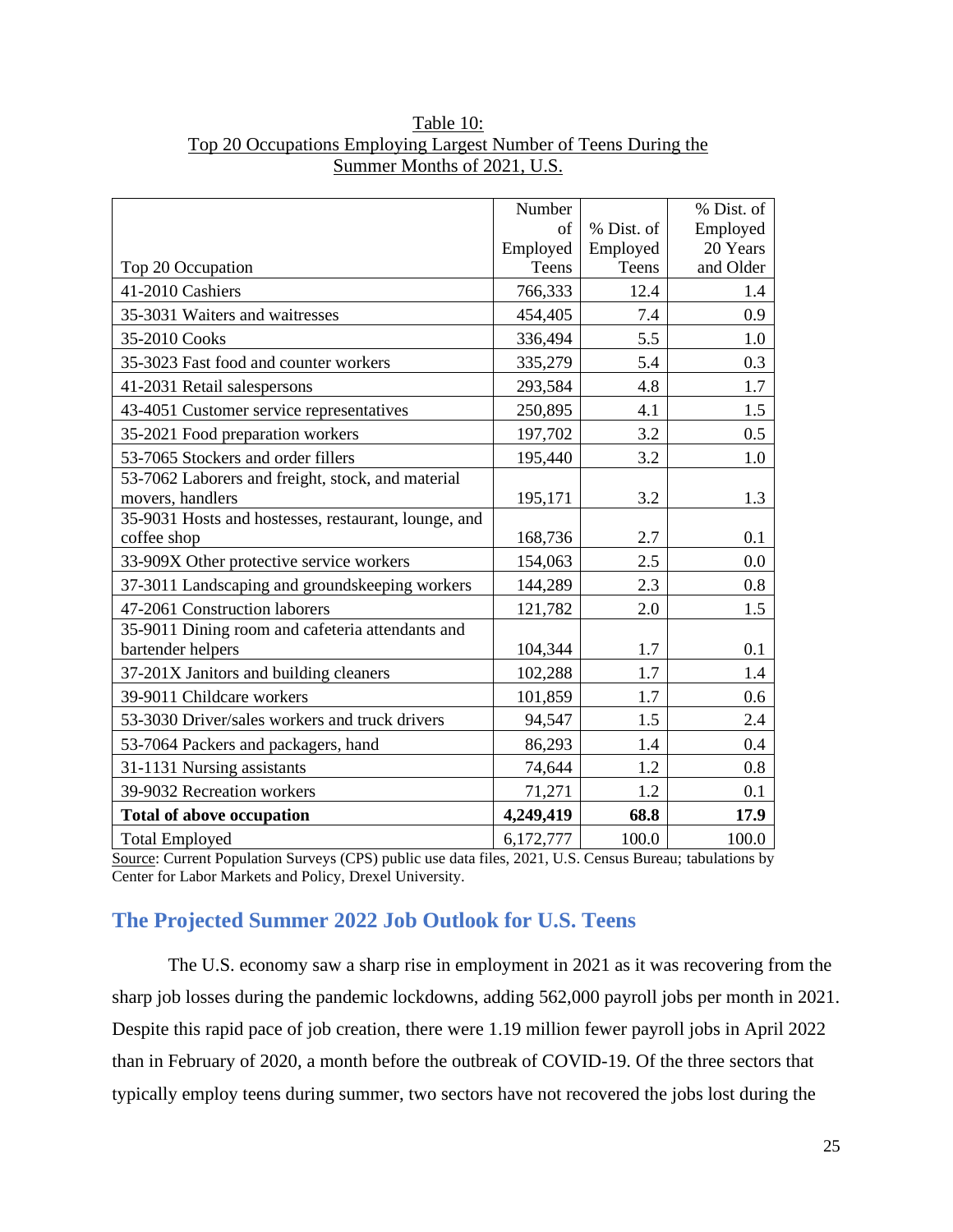COVID-19 lockdowns in 2020 and thereafter. The retail trade sector has gained jobs between February 2020 and April 2022 (+288,000); however, payroll jobs in the educational/health and leisure and hospitality sectors in April 2022 were still below their levels in February 2020 (- 409,000 and -1.438 million, respectively).

However, given the unprecedented labor shortage experienced across the U.S., particularly in industries where teens typically work, teens have a higher probability of being hired by employers. Given this situation, how well are the nation's teens likely to fare in the job market in the summer months of 2022? To answer this question, we rely on a regression model of teen employment rates that we developed in 2006 and has proven to be a reliable predictor of the summer employment prospects of teens across the nation.<sup>19</sup> The model is designed to predict the average summer employment rate of teens based on their employment in January through April of each year. The regression model used seasonally adjusted monthly teen employment data from 1980 through 2002. The teen labor force increases sharply in the summer months as students are out of school temporarily during the summer vacation or have exited school permanently. The teen employment rate is highly path dependent, that is, the likelihood of working in the future is dependent on employment in the past. Teens who worked in the previous year or during the winter and spring before the summer are much more likely to work in the summer months than those who did not work.

In recent years, we revised our previous regression model to predict the summer employment rate with data from 1980 through 2005. We included seasonally adjusted average teen employment rates for three months (January, February, and March) to predict the (seasonally adjusted) summer employment rate, based on the hypothesis that a higher employment rate over the January to March period is expected to yield a higher summer employment rate for teens. Our revised model also achieved a good fit. The R-squared for the model was .87, which was highly significant at .001 level (Table 11).

<sup>&</sup>lt;sup>19</sup> The projection is based on a method developed by Andrew Sum and Ishwar Khatiwada et al. at the Northeastern University's Center for Labor Market Studies.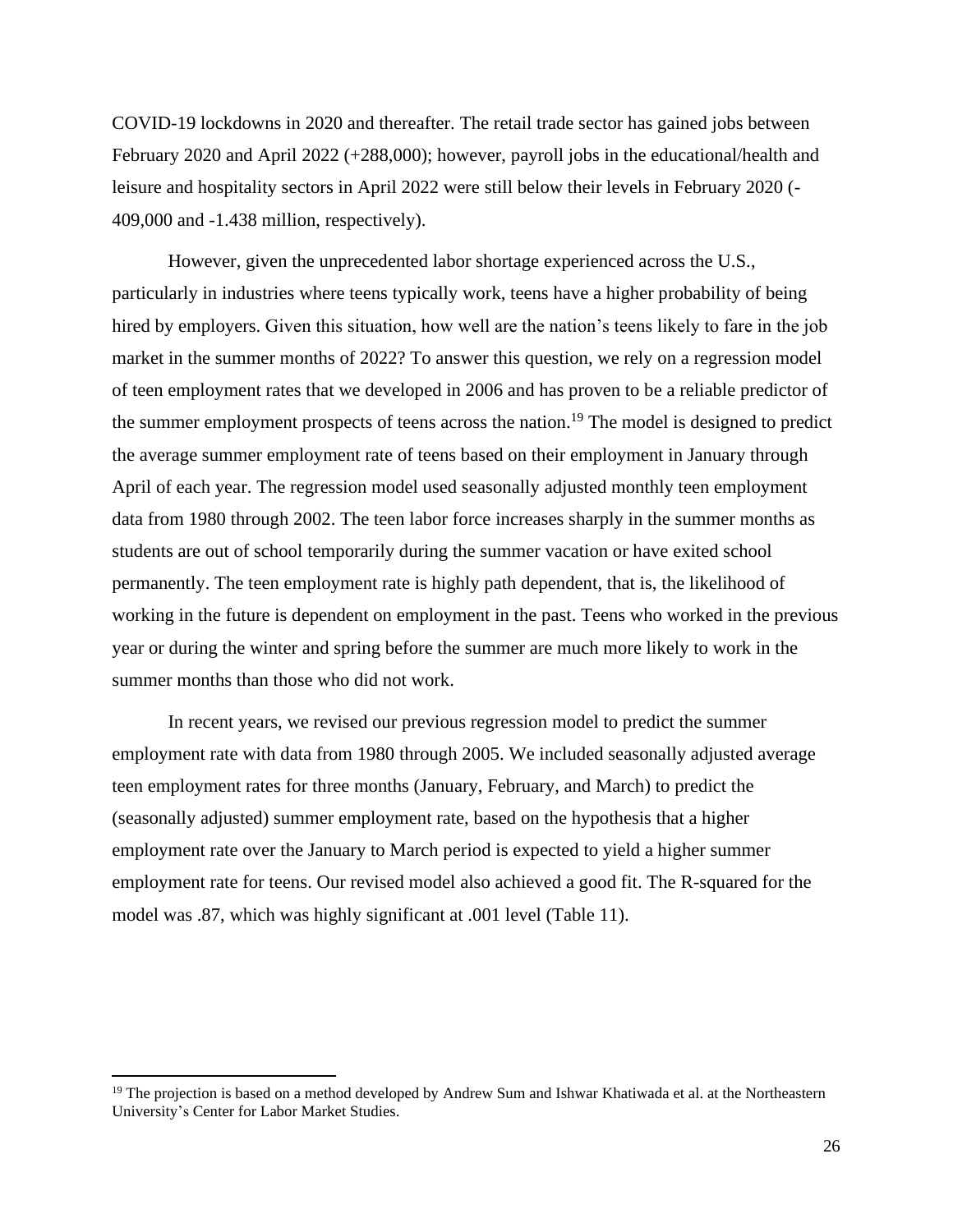Table 11: Findings of the Regression Model Estimates of the Summer Teen Employment Rate in the U.S. Based on Observations from 1980 to 2005 (Seasonally Adjusted Average E/P Rates, Jan-March)

| <b>Regression Variable</b> | Coefficient | Standard<br>Error | t-Statistics | Sig. of t |  |
|----------------------------|-------------|-------------------|--------------|-----------|--|
| Constant                   | 43.0        | 0.231             | 186.0        | 0.001     |  |
| Jan-March E-P              | .97         | 0.077             | 12.7         | 0.001     |  |
| <b>Model Summary</b>       |             |                   |              |           |  |
| R-Squared                  | 0.87        |                   |              |           |  |
| DF: N                      | 1;24        |                   |              |           |  |
| F-Stat                     | 160.8       |                   |              |           |  |
| Sig. of F                  | 0.001       |                   |              |           |  |

The predicted summer employment rate (seasonally adjusted) for a given year is estimated as follows:<sup>20</sup>

#### **Predicted Summer E-P Ratio, EMP i,t = 43.0 +.97\*(EMPj,t-43.2)**

Where: EMP i,t = Predicted seasonally adjusted summer teen employment rate in year t. EMP j,t = Estimated teen employment rate in the first four months of year t.

Table 12 presents actual and predicted summer teen employment rates based on the above model. The model under-predicted the teen summer employment rate in 2012 through 2014 by 0.3 to 0.6 percentage points. In 2015 and 2016, the model over-predicted the teen summer employment rate by 0.2 to 0.6 percentage points. In 2017, the predicted teen summer employment rate was identical to the actual rate of 30.5 percent. In 2018, the predicted teen summer employment rate was only 0.3 higher than the actual employment rate. In 2019, the actual and predicted seasonally adjusted summer employment rates of teens were nearly identical. Due to the outbreak of COVID-19 and its unprecedented impact on the U.S. economy, the prediction of summer jobs for teen was less reliable. Our projection suggested that the teen employment rate would decline substantially more than it actually did. The teen summer employment rate in 2020 averaged 26.3 percent compared to our forecast that it would fall to 23.1 percent. We suspect that a number of lockdown-related policies actually contributed to the better-than-expected teen job market during the pandemic summer of 2020. As lockdowns came off, job vacancies rose sharply, but generous federal unemployment benefits slowed the re-entry of those who had lost their jobs during the lockdown. Teens for the most

<sup>&</sup>lt;sup>20</sup> The predictor variable referred to as employment rate (employment to population ratio) is the value of average employment rate of January to March, seasonally adjusted, less 43.2 (average January-March employment to population ratio from 1980 to 2005).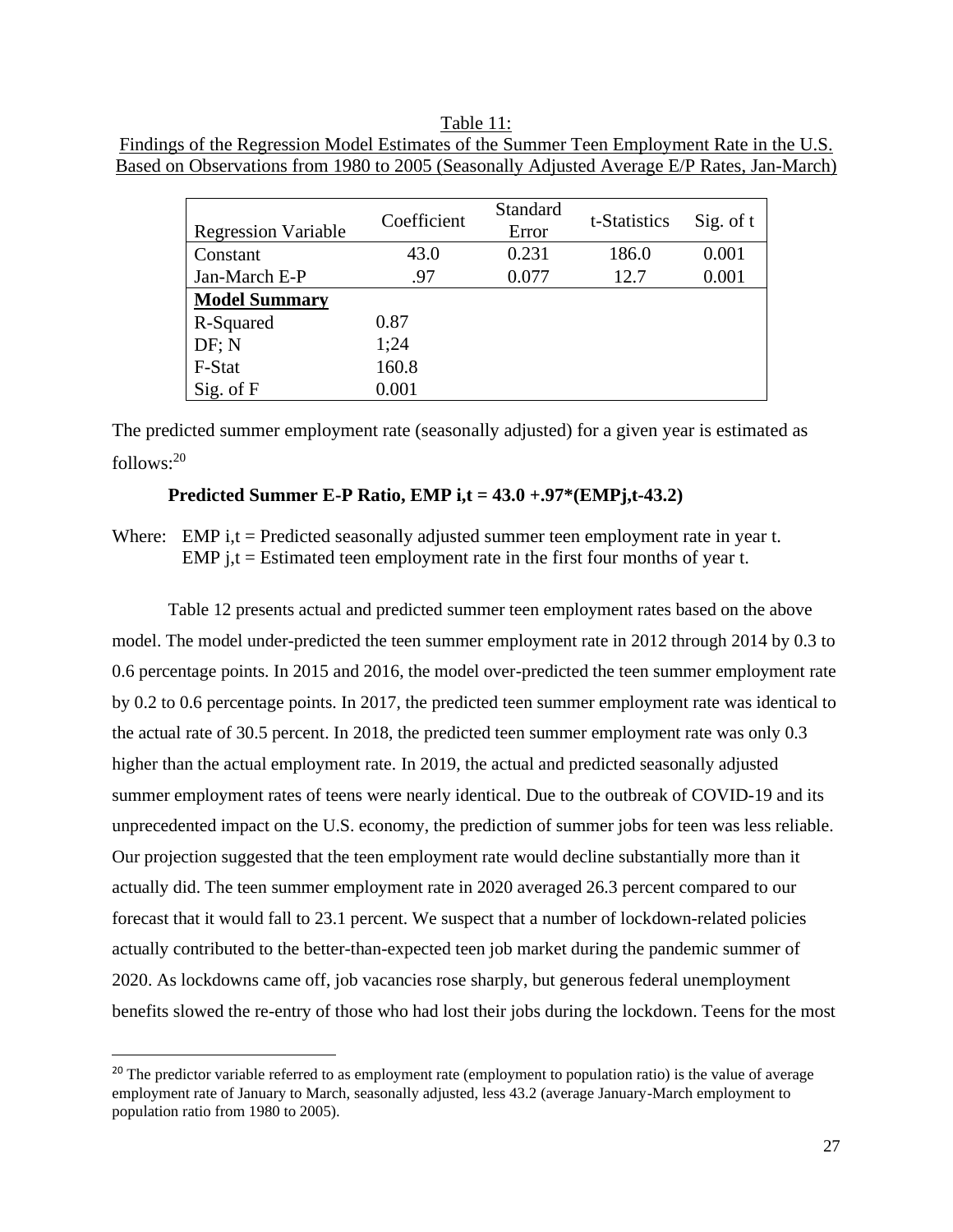part did not have sufficient work experience to be eligible for unemployment insurance benefits, so teens became a more important source of hiring for re-opening employers. Similarly, visa programs that bring in foreign college students and other temporary summer workers from overseas were suspended, again making the local teen population a more attractive source of labor supply. The projected summer employment for 2021 was nearly identical with the actual teen summer employment rate (31.5 percent predicted versus 31.9 actual).

In January-April 2022, the seasonally adjusted employment rate of teens in the U.S. was 32.7 percent. Plugging this employment rate in the regression equation above yields **32.8 percent teen employment rate in the summer months of 2022.** This forecast suggests a strong summer job market for teens.

| Table 12:                                                             |
|-----------------------------------------------------------------------|
| Comparisons of Predicted and Actual Teen Summer Employment Rates from |
| 2005 to 2021 and the Predicted Teen Summer Employment Rate for 2022   |
| (June-August Averages, in Percent, Seasonally Adjusted)               |

|                 | Actual         | Predicted | Gap (Actual- |
|-----------------|----------------|-----------|--------------|
| Summer of Year: | Rate           | Rate      | Predicted)   |
| 2005            | 36.7           | 36.2      | $+0.5$       |
| 2006            | 36.9           | 37.2      | $-0.2$       |
| 2007            | 34.3           | 36.0      | $-1.7$       |
| 2008            | 32.4           | 33.7      | $-1.3$       |
| 2009            | 28.5           | 30.3      | $-1.9$       |
| 2010            | 25.6           | 26.6      | $-1.0$       |
| 2011            | 25.6           | 26.1      | $-0.5$       |
| 2012            | 26.4           | 26.0      | $+0.4$       |
| 2013            | 26.7           | 26.4      | $+0.3$       |
| 2014            | 27.2           | 26.6      | $+0.6$       |
| 2015            | 28.1           | 28.8      | $-0.6$       |
| 2016            | 29.7           | 29.9      | $-0.2$       |
| 2017            | 30.5           | 30.5      | 0.0          |
| 2018            | 30.6           | 30.9      | $-0.3$       |
| 2019            | 30.8           | 30.7      | $+0.1$       |
| 2020            |                |           |              |
| (No COVID-19)   | $\overline{?}$ | 32.8      |              |
| 2020            |                |           |              |
| (With COVID-19) | 26.3           | 23.1      | $-3.2$       |
| 2021            | 31.9           | 31.5      | $+0.4$       |
| 2022            |                | 32.8      |              |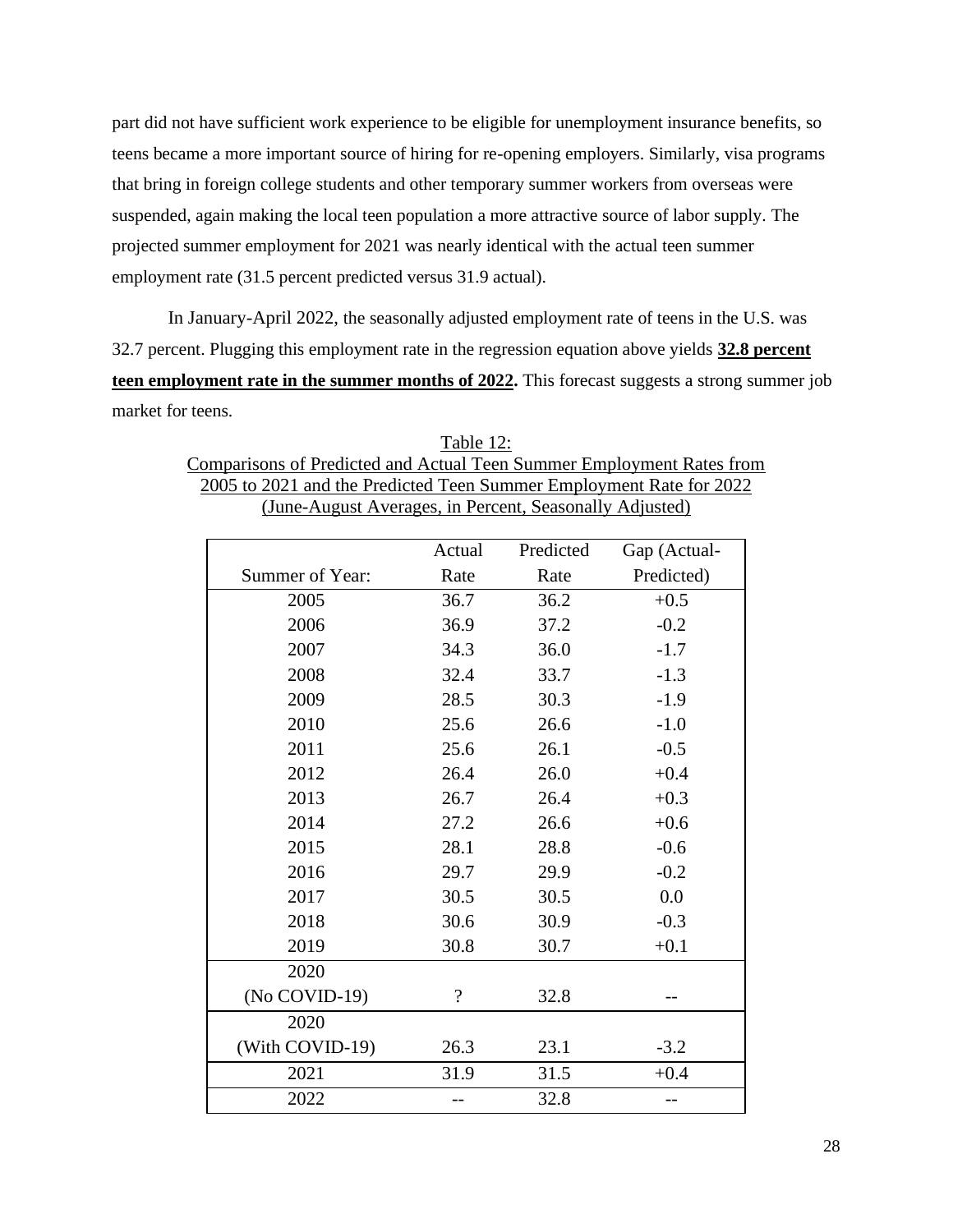## <span id="page-30-0"></span>**Data Sources and Methodology**

Estimates of labor force statistics appearing in this report are based on the monthly Current Population Survey, a national household survey, conducted by the U.S. Census Bureau for the U.S. Department of Labor's Bureau of Labor Statistics. Every month, the CPS survey is conducted from the 19<sup>th</sup> to the 25<sup>th</sup> of the month with a nationally representative sample of approximately  $60,000$  households.<sup>21</sup> The survey asks household members about their labor force status in the "reference week", the week prior to the day of interviews  $(12<sup>th</sup>$  to  $19<sup>th</sup>$  of the month). The CPS collects data on the current labor force activities of all household members aged 16 years and older, including their employment, unemployment status, hours worked, industry and occupation of employment, etcetera. The CPS survey is the official source of data on the labor force, income, and poverty in the United States. The monthly CPS also adds supplemental questions to household members in a particular month to get detailed information on various important topics such as the annual social and economic characteristics, education and school enrollment, food security, fertility and marriage, tobacco use, computer and internet use, voting and registration, volunteering, veterans, etcetera. These CPS supplemental topics are known as CPS supplement surveys.

To assess the labor market well-being of teen aged (16- to 19-years-old) population in the U.S., we have relied primarily on the employment rate (employment to population ratio or E/P ratio) measure in this paper. The employment rate is the percent of a population group (in this instance 16- to 19-year-olds) in the civilian, non-institutional population that were employed in an average month during the year. The denominator excludes persons serving in the nation's armed forces and inmates of institutions, such as juvenile homes, jails, and prisons. Employment rate is the best available indicator to gauge labor market success of teens.

#### <span id="page-30-1"></span>Key Definitions

Labor force participation rate: the share of civilian persons in a given group who are either working or actively looking for work. The labor force is the sum of employed and unemployed persons, i.e., labor force = employed + unemployed.

<sup>&</sup>lt;sup>21</sup> For detail, see: U.S. Census Bureau. Current Population Survey: Interviews Reference Manual, April 2015, retrieved, http://www2.census.gov/programs-surveys/cps/methodology/intman/CPS\_Manual\_April2015.pdf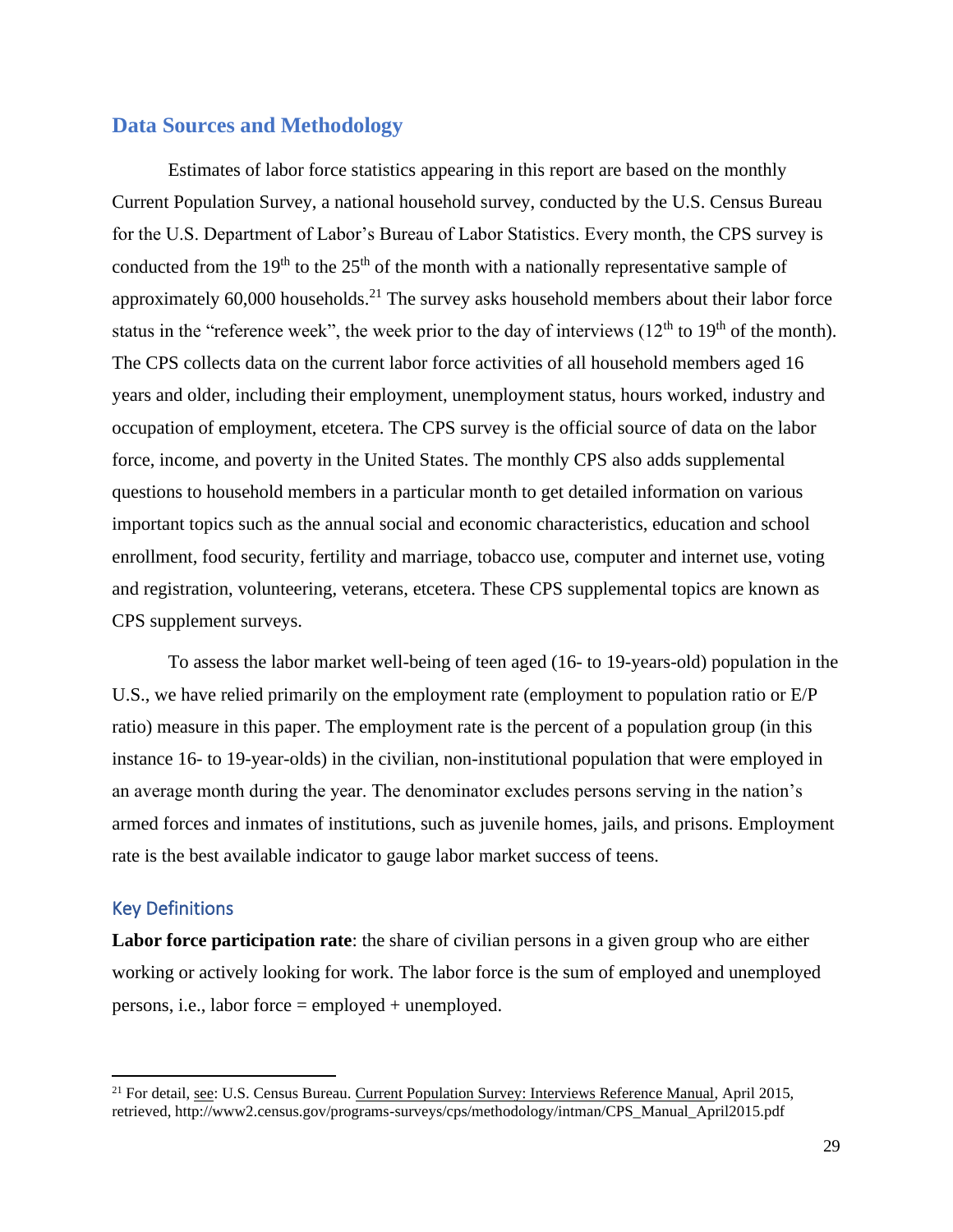**Employment rate**: also referred to as the employment to population ratio. It is the numbers of civilian persons employed in a given group as a percentage of non-institutionalized population in that group.

**Unemployment rate**: the percentage of persons in the civilian labor force who are not working but are actively looking for employment and are available for work.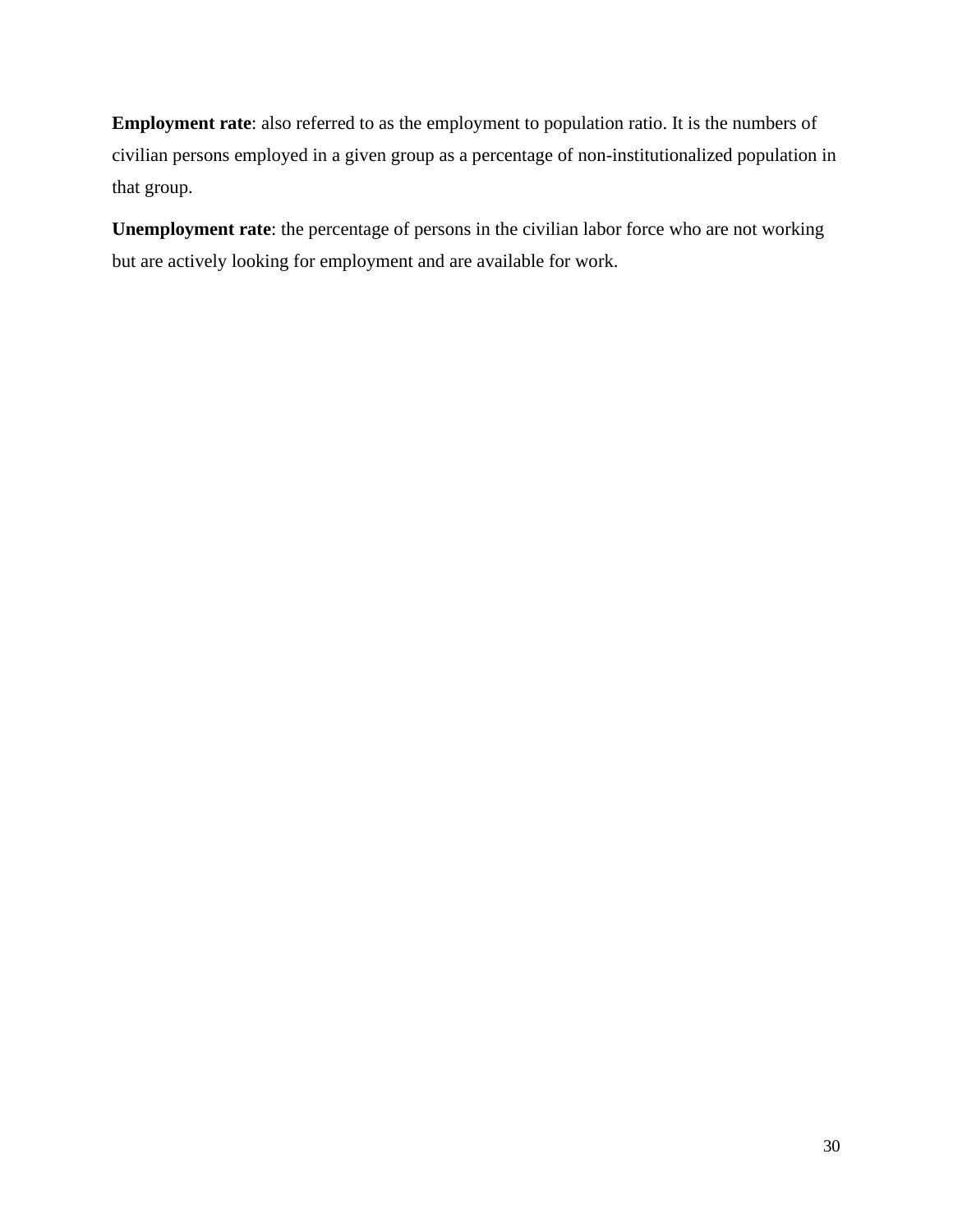## <span id="page-32-0"></span>**Appendix**

## Appendix Table A-1: Ranking of States by Absolute Change in Teen Summer Employment Rate over the 2019 and 2020, (Summer Months Averages, Not Seasonally Adjusted Numbers in Percent)

|                |                |      |      | Absolute |      |                |      |      | Absolute |
|----------------|----------------|------|------|----------|------|----------------|------|------|----------|
| Rank           | <b>State</b>   | 2019 | 2020 | Change   | Rank | <b>State</b>   | 2019 | 2020 | Change   |
| 1              | Rhode Island   | 45.8 | 25.7 | $-20.1$  | 27   | Delaware       | 38.1 | 32.2 | $-5.8$   |
| $\overline{2}$ | Kentucky       | 46.4 | 26.9 | $-19.5$  | 28   | Pennsylvania   | 44.8 | 39.1 | $-5.7$   |
| 3              | Michigan       | 45.9 | 30.1 | $-15.8$  | 29   | New Mexico     | 28.8 | 23.5 | $-5.3$   |
| $\overline{4}$ | Maine          | 62.3 | 47.9 | $-14.3$  | 30   | Hawaii         | 25.9 | 20.7 | $-5.2$   |
| 5              | New Hampshire  | 61.7 | 47.9 | $-13.8$  | 31   | Minnesota      | 55.2 | 50.1 | $-5.1$   |
| 6              | Utah           | 58.3 | 46.4 | $-12.0$  | 32   | Texas          | 32.3 | 27.2 | $-5.1$   |
| 7              | Arizona        | 43.7 | 31.9 | $-11.8$  | 33   | Tennessee      | 38.9 | 34.1 | $-4.8$   |
| 8              | Florida        | 31.6 | 19.9 | $-11.7$  | 34   | Massachusetts  | 41.0 | 36.5 | $-4.6$   |
| 9              | Iowa           | 57.6 | 46.0 | $-11.7$  | 35   | Ohio           | 45.4 | 40.9 | $-4.5$   |
| 10             | Oklahoma       | 41.6 | 30.4 | $-11.2$  | 36   | West Virginia  | 29.6 | 25.2 | $-4.4$   |
| 11             | Illinois       | 41.3 | 30.2 | $-11.0$  | 37   | Missouri       | 50.2 | 46.8 | $-3.5$   |
| 12             | Wyoming        | 52.1 | 41.2 | $-10.8$  | 38   | California     | 24.3 | 21.0 | $-3.2$   |
| 13             | Alaska         | 45.8 | 34.9 | $-10.8$  | 39   | Louisiana      | 27.1 | 24.9 | $-2.2$   |
| 14             | Vermont        | 53.9 | 43.5 | $-10.4$  | 40   | North Dakota   | 47.5 | 45.5 | $-2.0$   |
| 15             | Maryland       | 44.2 | 33.9 | $-10.2$  | 41   | Montana        | 48.4 | 46.8 | $-1.6$   |
| 16             | New York       | 30.8 | 20.6 | $-10.2$  | 42   | Idaho          | 50.4 | 48.9 | $-1.6$   |
| 17             | Dist of Col.   | 25.0 | 16.0 | $-9.0$   | 43   | Mississippi    | 26.9 | 26.7 | $-0.3$   |
| 18             | Indiana        | 45.8 | 36.9 | $-8.9$   | 44   | Nebraska       | 50.7 | 50.4 | $-0.3$   |
| 19             | Wisconsin      | 56.2 | 47.5 | $-8.7$   | 45   | Nevada         | 30.7 | 30.7 | 0.0      |
| 20             | Washington     | 37.3 | 28.9 | $-8.4$   | 46   | North Carolina | 27.9 | 28.3 | 0.3      |
| 21             | South Dakota   | 55.3 | 47.2 | $-8.1$   | 47   | Kansas         | 47.1 | 48.9 | 1.8      |
| 22             | South Carolina | 36.1 | 28.7 | $-7.4$   | 48   | New Jersey     | 25.8 | 27.8 | 2.0      |
| 23             | Arkansas       | 37.7 | 30.4 | $-7.3$   | 49   | Virginia       | 33.1 | 35.4 | 2.4      |
| 24             | Oregon         | 40.8 | 33.9 | $-6.9$   | 50   | Georgia        | 29.2 | 31.7 | 2.4      |
| 25             | Connecticut    | 39.6 | 33.1 | $-6.5$   | 51   | Alabama        | 35.4 | 40.8 | 5.5      |
| 26             | Colorado       | 45.3 | 39.1 | $-6.2$   |      | U.S. Average   | 37.0 | 31.1 | $-5.9$   |

Source: Current Population Surveys (CPS) public use data files, 2019 and 2020, U.S. Census Bureau; tabulations by Center for Labor Markets and Policy, Drexel University.